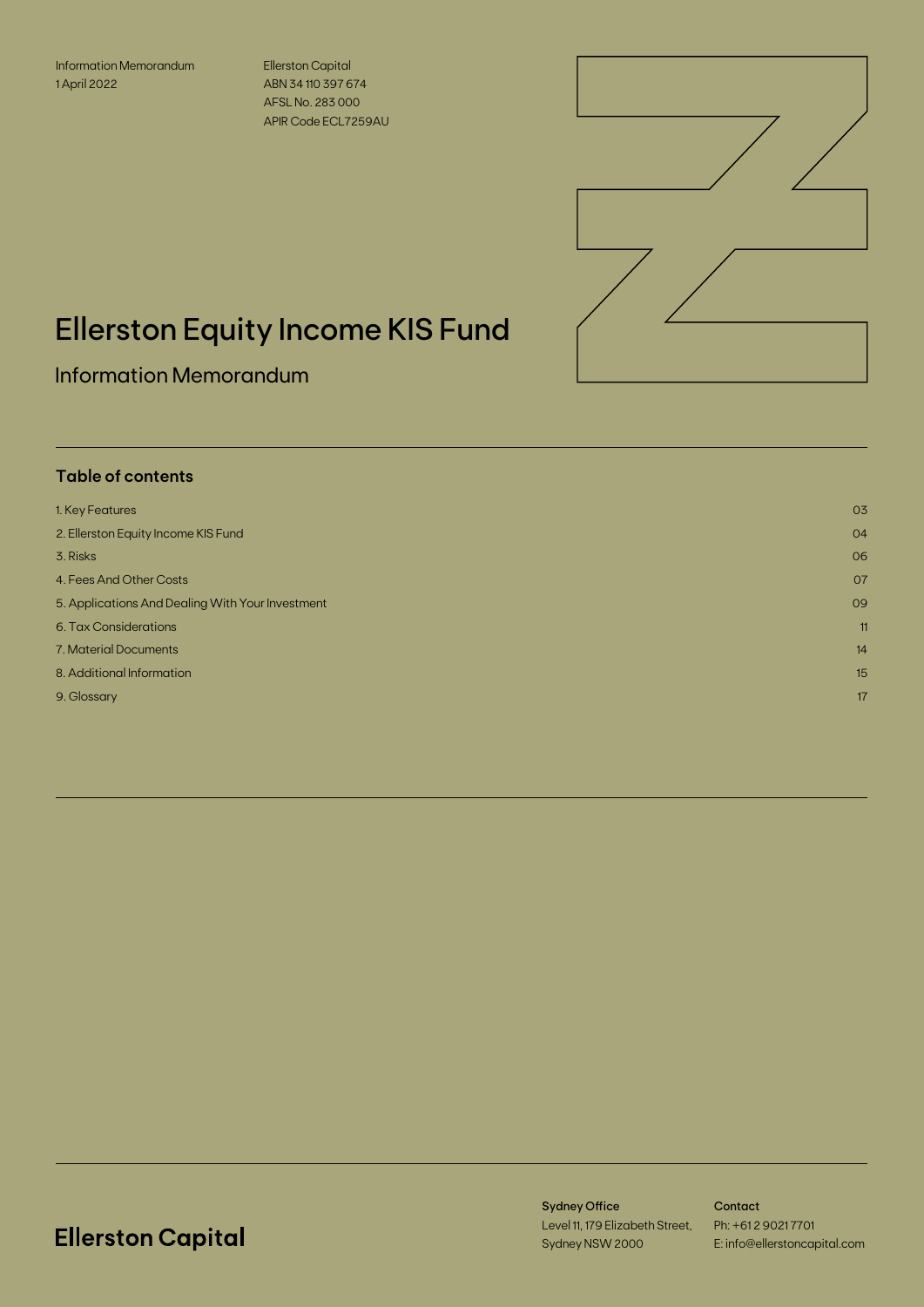### **Important Information**

Ellerston Capital Limited ABN 34 110 397 674, AFSL 283 000 (Ellerston Capital, the Manager, we, us or our) is the issuer of this Information Memorandum (IM) dated 1 April 2022. Investments in the Ellerston Equity Income KIS Fund (Fund) are made available by Ellerston Capital as the trustee of the Fund. Units in the Fund are available for issue under this IM.

An application for Units under this IM may only be made on the Application Form accompanying this IM. The Application Form contains important terms relating to the Fund and should be read in full before deciding to invest. The Application Form does not form a part of this IM. A person may not pass on the Application Form onto another person unless it is accompanied by a printed copy of this IM or a complete and unaltered version of this IM.

The information in this IM is general information only and does not take into account your individual objectives, financial situation or needs. It is important that you carefully read this IM in full before deciding to invest in Units. In particular, you should carefully consider the risks associated with an investment in the Fund and whether the information in this IM is appropriate for you in light of your objectives, financial situation and needs. To obtain advice or more information about the product offered in this IM you should speak to your financial adviser or other professional adviser.

You should rely only on information in this IM. No person is authorised to provide any information, or to make any representations, in connection with the issue of Units, which is not contained in this IM. Any information or representations not contained in this IM may not be relied upon as having been authorised by the Manager in connection with the issue of Units. This IM supersedes and replaces all previous representations made in respect of the Manager, the Fund and the issue of Units.

This IM only constitutes an offer of or invitation to apply for financial products to persons within Australia or in places where it is lawful to make such an offer or invitation. Units in the Fund are not available for purchase within the United States or by US Persons (refer Glossary – **Section 9**).

If you access an electronic copy of this IM, then you should ensure that you download and read the entire IM and the Application Form. A paper copy of this IM (including any supplementary document) can be obtained free of charge by calling Ellerston Capital on (02) 9021 7701 or by emailing info@ellerstoncapital.com.

You will be asked to provide personal information to us (directly or through the Registry) if you apply for Units. For information about how the Manager collects, holds and uses this personal information see **Section 8.7**.

An investment in the Fund is subject to investment and other risks, including possible delays in repayment, loss of income and loss of principal invested. Investments in the Fund are not deposits with or other liabilities of Ellerston Capital, any member of the Ellerston Capital Group or related bodies corporate, affiliates, associates or officers of any of the above entities. None of these entities guarantee any particular rate of return or the performance of the Fund nor do they guarantee the repayment of capital from the Fund. There are no forecasts or prospective financial information relating to the Fund in this IM.

No person other than Ellerston Capital has caused or authorised the issue of this IM nor do any of them take any responsibility for the preparation of this IM or the establishment or performance of the Fund. All actions referred to in this IM as being taken by the Fund are performed by Ellerston Capital as trustee of the Fund or its delegates, as the case may be, in respect of the Fund.

The Manager reserves the right to vary the Offer, including closing the Offer at any time, accepting late applications, changing the timing of the Offer, either generally or in particular cases, without notifying any recipient of this IM or any applicants.

Subject to the law and the Constitution, the Manager may change at any time the information, terms and conditions set out in this IM and otherwise applying to Units. Where a person is a Unitholder, they will be provided with at least 30 days' written notice of any such change which is materially adverse to them as a Unitholder including any change to fees. Unitholders who redeem their Units prior to the change will ordinarily not be bound by the change. Where a change is not materially adverse to investors, the information may be made available at: www.ellerstoncapital.com. Investors may obtain a paper copy of this information free of charge by contacting the Manager using the details in the Corporate Directory.

Certain capitalised expressions used in this IM have defined meanings, which are explained in the Glossary of this document. References to \$ or A\$ are to Australian dollars.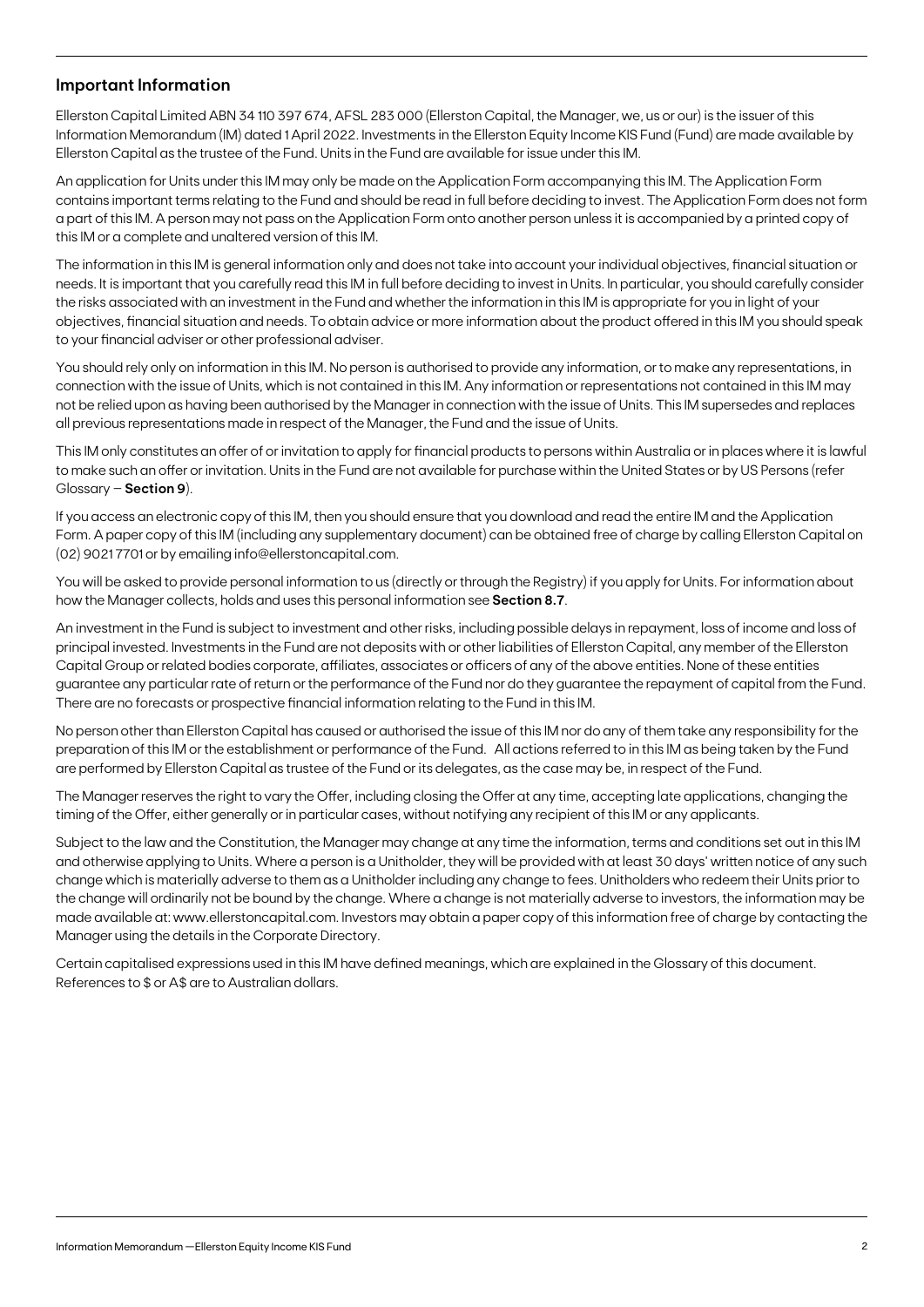## **1. Key Features**

This Information Memorandum (IM) contains an invitation to invest in Units in the Fund. This table contains a summary of the key features of the Fund. You should read the IM in full before deciding whether to invest.

| Feature                         | Overview                                                                                                                                                                                                                                                                                                                                                                                                                                                                                                                                                   |                         |
|---------------------------------|------------------------------------------------------------------------------------------------------------------------------------------------------------------------------------------------------------------------------------------------------------------------------------------------------------------------------------------------------------------------------------------------------------------------------------------------------------------------------------------------------------------------------------------------------------|-------------------------|
| Investment Objective            | The investment objective of the Ellerston Equity Income KIS Fund ("the Fund") is to provide investors<br>with returns and income growth greater than the S&P/ASX 200 Accumulation Index over rolling 5 year<br>periods.                                                                                                                                                                                                                                                                                                                                    | Section 2.2             |
| Investment Philosophy           | The key belief underpinning the Manager's investment philosophy is that the historical approach taken<br>by many income-oriented investors is outdated in today's markets. Long-term structural changes in<br>markets mean that the traditional "income sectors" (e.g. Banks and Telecoms) typically pursued for<br>income, may no longer offer sustainability of dividends and earnings. At at the same time, more the<br>traditional "cyclical sectors" are experiencing a structural shift towards companies providing more<br>reliable income.         | Section 2.3             |
|                                 | Based on this market evolution, the Manager recognises the need to take a different approach to<br>harnessing income: an approach focused on dividend growth and sustainability across broader sectors.                                                                                                                                                                                                                                                                                                                                                    |                         |
| Investments of the Fund         | The Fund aims to achieve its Investment Objective by investing in a concentrated portfolio of $30 - 40$<br>Australian Listed Securities that display stable and growing dividend streams. The Fund will seek to<br>remain fully invested at any given time but will hold Cash and Cash-Like Securities as is required for<br>sufficient liquidity and operational purposes.                                                                                                                                                                                | Sections 2.4 and<br>2.5 |
|                                 | The permitted asset classes and ranges as a percentage of Net Asset Value of the Fund are:                                                                                                                                                                                                                                                                                                                                                                                                                                                                 |                         |
|                                 | 80 - 100% Australian Listed Securities:                                                                                                                                                                                                                                                                                                                                                                                                                                                                                                                    |                         |
|                                 | 0 - 20% Cash and Cash-Like Securities; and                                                                                                                                                                                                                                                                                                                                                                                                                                                                                                                 |                         |
|                                 | 0 - 20% Australian exchange traded Derivatives (futures).                                                                                                                                                                                                                                                                                                                                                                                                                                                                                                  |                         |
|                                 | Thresholds incorporate the Delta Exposure gained through Derivatives.                                                                                                                                                                                                                                                                                                                                                                                                                                                                                      |                         |
| <b>Fund Structure</b>           | The Fund is an Australian domiciled unit trust and is not registered with ASIC as a managed investment<br>scheme. The Fund may be registered as a managed investment scheme in the future at the discretion of<br>the Manager.                                                                                                                                                                                                                                                                                                                             |                         |
|                                 |                                                                                                                                                                                                                                                                                                                                                                                                                                                                                                                                                            |                         |
| Preferred Investment<br>Horizon | At least five years.                                                                                                                                                                                                                                                                                                                                                                                                                                                                                                                                       |                         |
| <b>Risks</b>                    | There are a number of risks associated with investing in the Fund. The key risks include:                                                                                                                                                                                                                                                                                                                                                                                                                                                                  | Sections 3 and 6        |
|                                 | <b>Market Risk:</b> The risk that the value of the Fund's investments will fluctuate as a result of factors<br>such as economic variables (including interest rates, unemployment, inflation and economic<br>growth), market conditions and sentiment. Changes in government regulations (e.g. tax), local and<br>international political events and environmental and technological issues may impact on the Fund's<br>ability to implement its strategy. Market risk may have different impacts on each type of asset,<br>investment style and investor. |                         |
|                                 | Security Specific Risk: The risk that the price of shares in a particular company may be affected<br>by the operational and financial circumstances of the issuer of those securities such as the state of<br>their underlying businesses (including the level of debt they carry, the availability of debt financing<br>and level of interest rates), their profits, earnings and cash flows, and their dividends,                                                                                                                                        |                         |
|                                 | Portfolio Risk: The Fund may be relatively concentrated across a narrower list of Australian<br>$\bullet$<br>securities, sectors and industries than the Benchmark and therefore may display higher volatility<br>or be adversely affected by the unfavourable performance of any of those individual Australian<br>securities.                                                                                                                                                                                                                            |                         |
|                                 | <b>Fund Risk:</b> The success of the Fund depends upon our ability to develop and implement the Fund's<br>$\bullet$<br>investment strategy and identify investment opportunities that achieve the Fund's Investment<br>Objective.                                                                                                                                                                                                                                                                                                                          |                         |
|                                 | This is not a comprehensive summary of all the risks of investing in the Fund. See Sections 3 and 6 for<br>more information.                                                                                                                                                                                                                                                                                                                                                                                                                               |                         |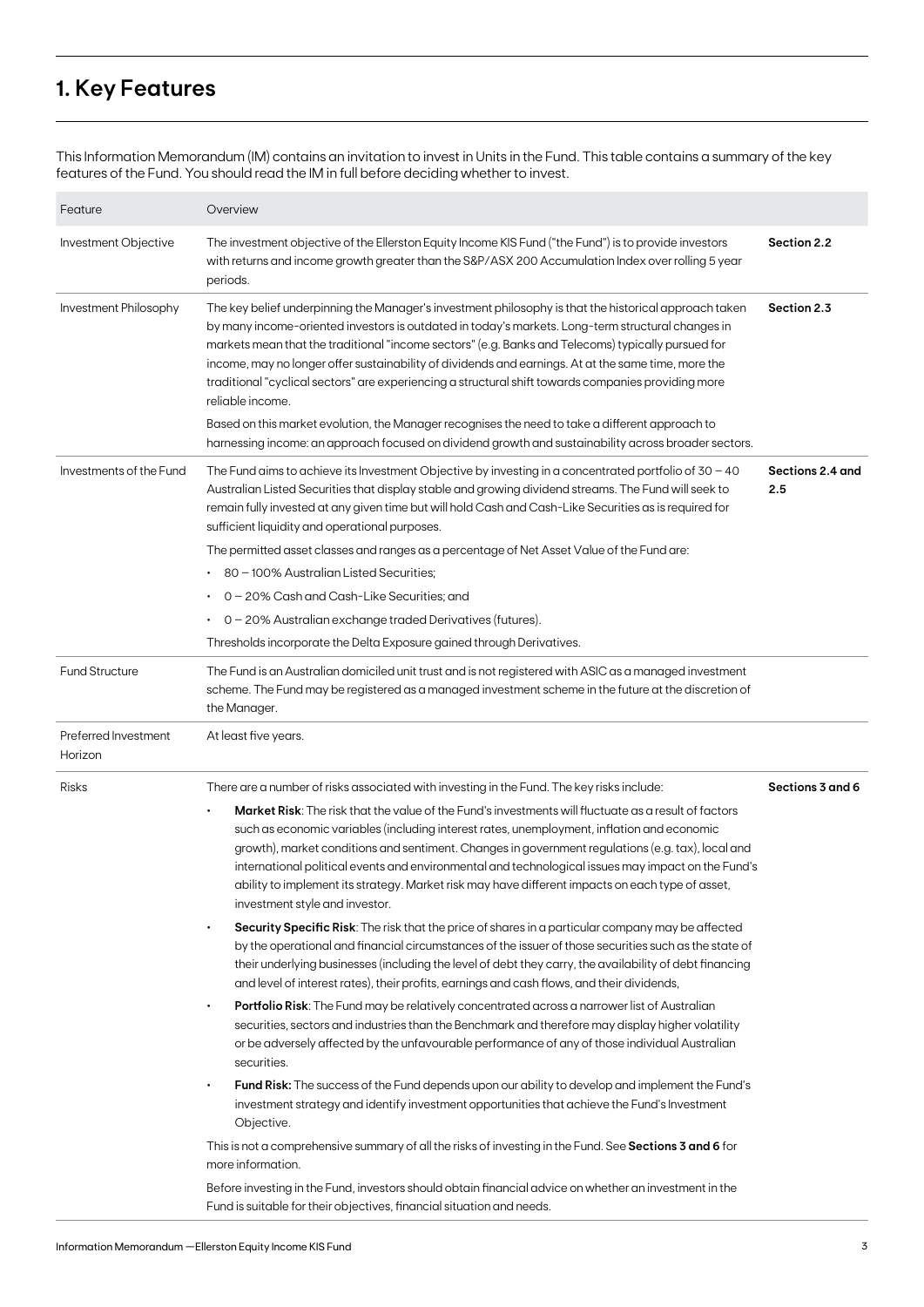| <b>Manager Fees</b>  | The fees include a Management Fee of 0.70% p.a. of the Net Asset Value and an Outperformance Fee of <b>Section 4</b><br>10% of the Fund's investment return over the Benchmark return, after recovering any underperformance<br>in past periods.<br>Refer to Section 4 for further information about fees and other costs payable in respect of the Fund. |                         |
|----------------------|-----------------------------------------------------------------------------------------------------------------------------------------------------------------------------------------------------------------------------------------------------------------------------------------------------------------------------------------------------------|-------------------------|
|                      |                                                                                                                                                                                                                                                                                                                                                           |                         |
| Applications         | Daily – with a minimum initial investment amount of \$50,000 and a minimum additional investment<br>amount of \$10,000.                                                                                                                                                                                                                                   | Sections 5.1 and<br>5.2 |
|                      | Units will be issued on a daily basis (subject to our ability to suspend or reject applications) provided the<br>Application and the Application Amounts are received by the Registry prior to 2:00pm (Sydney time) on a<br>Transaction Day (or such other time as we may determine). A Transaction Day occurs each Business Day.                         |                         |
| Redemptions          | Daily - Unitholders may redeem their Units on a daily basis by giving the Registry notice by 2:00pm<br>(Sydney time) on a Transaction Day (or such other time as we may determine). A Transaction Day occurs<br>each Business Day. The minimum redemption amount is \$10,000 unless otherwise approved by us.                                             | Section 5.3             |
| <b>Distributions</b> | Where distributable income is available, distributions will be made quarterly for each period ending 31<br>March, 30 June, 30 September and 31 December in each year. There is no guarantee that any income will<br>be generated.                                                                                                                         | Section 5.5             |

## **2. Ellerston Equity Income KIS Fund**

## **2.1. Background**

Ellerston Capital is a specialist investment manager providing a range of innovative Australian and international investment strategies. As a firm majority owned by its principals and employees, our clients' objectives are our objectives.

As a dedicated investment manager, we aim to do one thing exceptionally well: grow and protect our clients' wealth through investing. We are passionate about creating value for our clients by identifying outstanding investment ideas and designing portfolios that perform over the long term. Our funds target a diverse range of strategies including, but not limited to, Long only Australian, global and Asian equities, Australian and global Long-Short equity and private equity.

Ellerston Capital has been managing money since 2002. Our clients include sovereign wealth, industry and corporate superannuation funds, international funds, family offices and high net worth investors.

Ellerston Capital's family office heritage means there is an absolute return mindset with a strong emphasis on risk management.

### **2.2. Investment Objective**

The investment objective of the Fund is to provide investors with returns and income growth greater than the S&P/ASX 200 Accumulation Index over rolling 5 year periods (Investment Objective).

#### **2.3. Investment Philosophy and Strategy**

The Fund is a fundamental, bottom-up, concentrated Australian equities strategy with a clear focus on delivering sustainable dividend income for investors through an actively managed portfolio of stocks throughout the market cycle. Accordingly, the Fund invests in a high conviction portfolio of 30-40 Australian Listed Securities that pay, or are expected to pay, dividends in the next 12 months. At the portfolio level, the strategy aims to display both stable and growing dividend streams.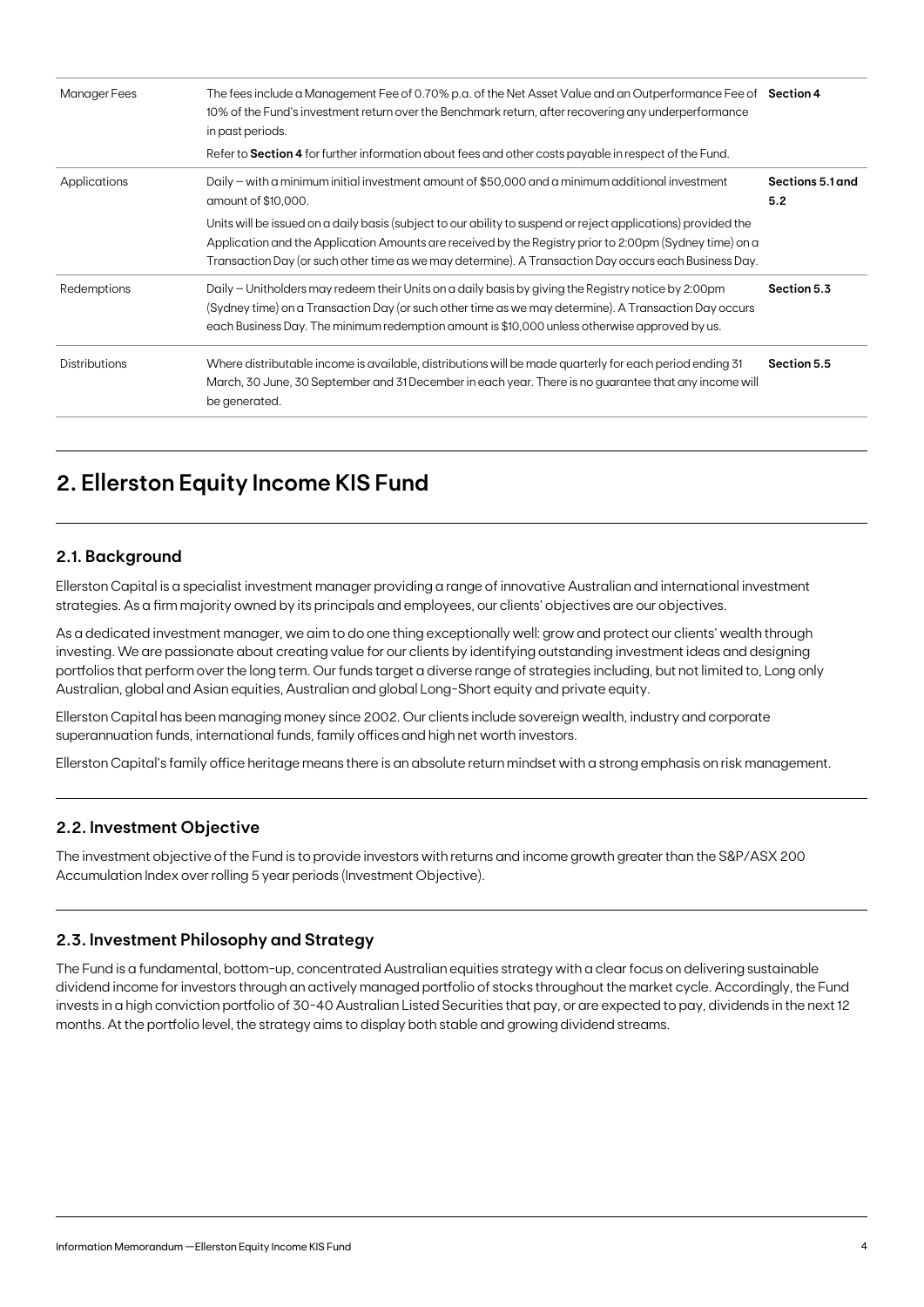The key belief underlying the Manager's investment philosophy is that:

- Within traditional "income sectors" (e.g. Banks and Telecoms), disruption to business models from technology, competition, regulation and structural decline in ROE, may erode sustainability of dividends and earnings; and
- Within traditional "cyclical sectors" (e.g. Diversified Financials, Consumer Discretionary and Materials), improving industry structure, regulation, business models, balance sheets, and focus on profitability potentially means a structural shift towards these companies, which could provide more reliable future income streams.

The final result that the Manager is seeking to deliver is a portfolio with a higher dividend growth rate than the broader market.

## **2.4. Investment Universe**

The investment universe of the Fund includes all Australian Listed Securities and will focus primarily on the mid to large-cap segment of the market. Australian Listed Securities include dual listed securities, securities expected to list on a recognised Australian exchange within three months, or through American Depositary Receipts or similar instruments or Derivatives. Australian Listed Securities with a market capitalisation at the time of investment of less than \$500 million will be excluded from the investment selection process. The Fund may also invest in Cash and Cash-Like Securities.

## **2.5. Derivatives**

Australian exchange traded Derivatives may be used up to a maximum of 20% of the Net Asset Value of the Fund (Delta Exposed). This limit may be exceeded on a temporary basis with the dominant purpose of managing financial risk arising from deferring a proposed dealing in another financial product that is not a Derivative (for example managing cash flows that result from applications or redemptions).

## **2.6. Portfolio Parameters**

| <b>Benchmark</b>                               | S&P/ASX 200 Accumulation Index                                                                                                                                                                                                                                                           |
|------------------------------------------------|------------------------------------------------------------------------------------------------------------------------------------------------------------------------------------------------------------------------------------------------------------------------------------------|
| Portfolio Characteristics<br><b>And Limits</b> | The portfolio will be comprised primarily of Australian Listed Securities that pay a dividend, or are expected to pay<br>dividends in the next 12 months (IPOs etc.) and which display both stable and growing dividend streams. The permitted asset<br>parameters of the portfolio are: |
|                                                | 80 – 100% of the Fund's Net Asset Value must be invested in Australian Listed Securities:                                                                                                                                                                                                |
|                                                | $30 - 40$ Australian Listed Securities with a:                                                                                                                                                                                                                                           |
|                                                | Maximum exposure of 10% of the Fund's Net Asset Value in any single Australian Listed Security at the time of<br>investment;                                                                                                                                                             |
|                                                | Minimum \$500 million market cap at the time of investment; and<br>$\bullet$                                                                                                                                                                                                             |
|                                                | Maximum of 4.9% of issued capital at the time of investment.                                                                                                                                                                                                                             |
|                                                | $0 - 20\%$ of the Fund's Net Asset Value in Cash and Cash-Like Securities <sup>1</sup> :                                                                                                                                                                                                 |
|                                                | 0 - 20% of the Fund's Net Asset Value in Australian exchange traded Derivatives; and                                                                                                                                                                                                     |
|                                                | Short selling of physical Australian Listed Securities or borrowing of Australian Listed Securities are not permitted.                                                                                                                                                                   |

1 Cash-like Securities includes effective Cash from the use of Derivatives. Thresholds incorporate the Delta Exposure gained through Derivatives.

Save where specified to the contrary, the above thresholds apply as at the time of the relevant investment. Where a threshold would be breached merely because of any appreciation in value (e.g. as a result of strong outperformance), depreciation in value, capital restructure, managing cash flows that result from applications or redemptions corporate action or similar event, the Fund will be rebalanced or reduced back to below that threshold within a reasonable timeframe.

## **2.7. Performance**

Performance information for the Fund can obtained by telephoning (02) 9021 7701 or by emailing info@ellerstoncapital.com.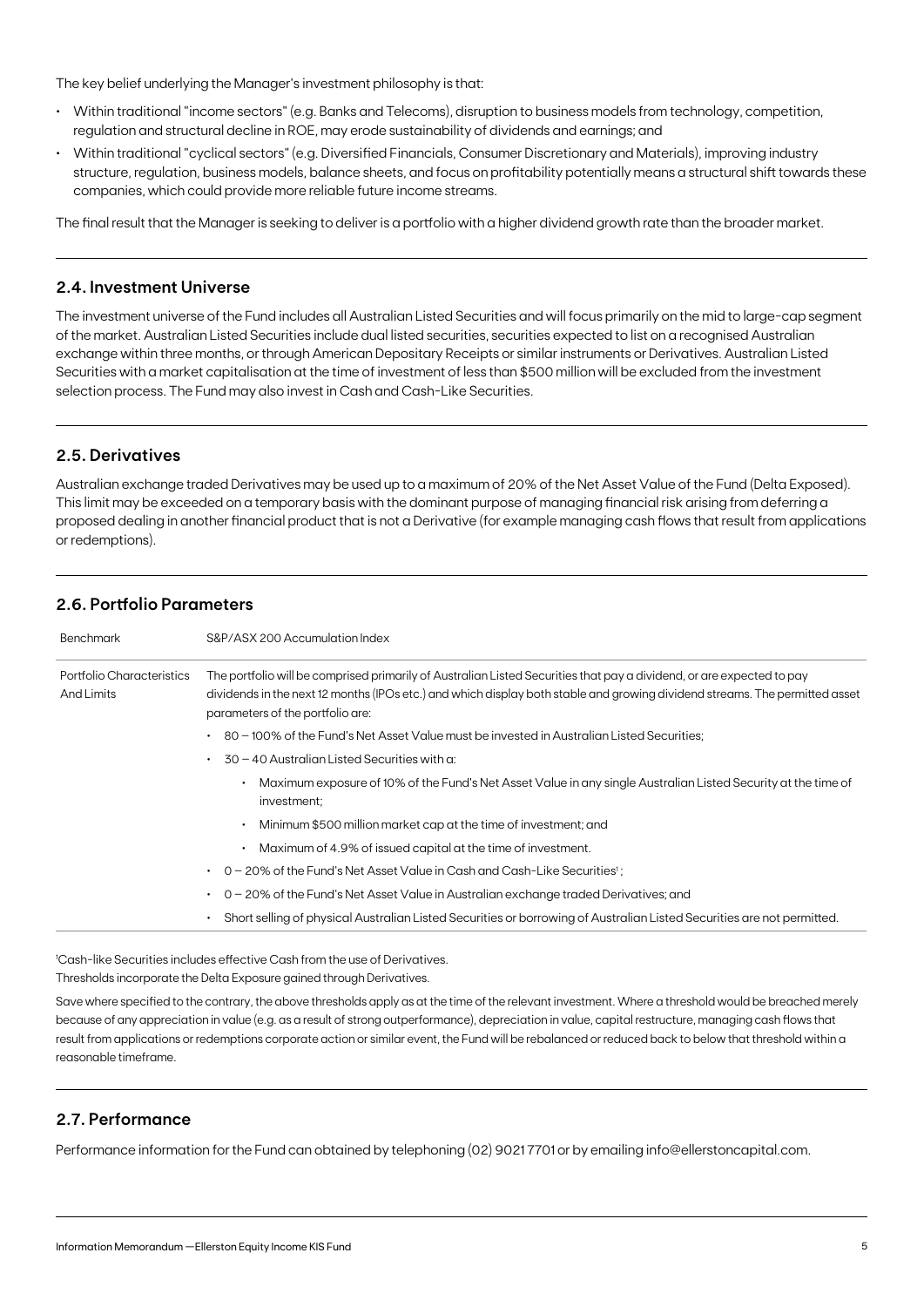## **2.8. Registration as a Managed Investment Scheme**

The Fund is not registered as a managed investment scheme. Ellerston Capital may, at its discretion, choose to register the Fund as a managed investment scheme at some point in the future. We will notify you before registration takes place.

## **3. Risks**

An investment in the Fund involves risk, including the risk that the value of the Fund's investment could fall and that distributions could be lower than expected or not paid at all. No guarantee or representation is made that the Fund will be successful, that the capital value will grow or be maintained, or that there will be any distributions.

Please be aware that the investment program is speculative, that is, we undertake a process of selecting investments with higher risk in order to profit from a higher return over the long term. There can be no assurance, however, that the Fund's Investment Objective will be achieved. Investors should consider any investment in the Fund as a supplement to an overall investment portfolio and should invest only if they are willing to undertake the risks involved.

Prospective investors should consider and understand risk in determining whether an investment in the Fund is suitable for them. While it is not possible to identify every risk relevant to investing in the Fund, the summary below lists some of the significant risks associated with investing in the Fund. Investors should read this IM in full and consult their financial adviser or other professional adviser before deciding whether to invest in Units.

## **3.1. Risks Applicable to the Fund**

All investments carry risk. The likely investment return and the risk of losing money is different for each managed investment scheme as different strategies carry different levels of risk depending on the underlying mix of assets that make up each fund. Those assets with potentially the highest long term return (such as shares) may also have the highest risk of losing money in the shorter term. The significant risks of the Fund are:

- **• Market Risk:** The risk that the value of the Fund's investments will fluctuate as a result of factors such as economic variables (including interest rates, unemployment, inflation and economic growth), market conditions and sentiment. Changes in government regulations (e.g. tax), local and international political events and environmental and technological issues may impact on the Fund's ability to implement its strategy. Market risk may have different impacts on each type of asset, investment style and investor.
- **Security Specific Risk:** The risk that the price of shares in a particular company may be affected by the operational and financial circumstances of the issuer of those securities such as the state of their underlying businesses (including the level of debt they carry, the availability of debt financing and level of interest rates), their profits, earnings and cash flows, and their dividends.
- **• Portfolio Risk:** The Fund may be relatively concentrated across a narrower list of Australian securities, sectors and industries than the Benchmark and therefore may display higher volatility or be adversely affected by the unfavourable performance of any of those individual securities.
- **• Fund Risk:** The success of the Fund depends upon our ability to develop and implement the Fund's investment strategy and identify investment opportunities that achieve the Fund's Investment Objective.
- **• Derivatives Risk:** Derivatives have the potential to cause losses that are large in proportion to the money invested in them. The Fund's exposure to Derivatives will generally be limited to 20% of Net Asset Value.
- **Past performance:** There can be no assurance that the Fund will achieve its Investment Objective and there is no operating history by which to evaluate the Fund's likely future performance.
- **• Outperformance Fees:** Outperformance Fees are paid on the performance of the Fund as a whole against the Benchmark. Unitholders who acquire Units may incur an Outperformance Fee even where the performance of that Unitholder's Units does not reflect the performance of the Fund as a whole.
- **• Taxation risks:** See **Section 6** for details regarding taxation risks.
- **• Distributions:** As a Unitholder you may not receive distributions when you expect them or in the way you have asked for them to be paid.There is no guarantee that any distributable income will be generated. In certain circumstances, Unitholders may be liable for tax on distributions even if they have not received any distribution in cash.
- **• Pandemic Risk:** The impact of pandemics may have adverse implications on the Fund's ability to achieve its Investment Objectives.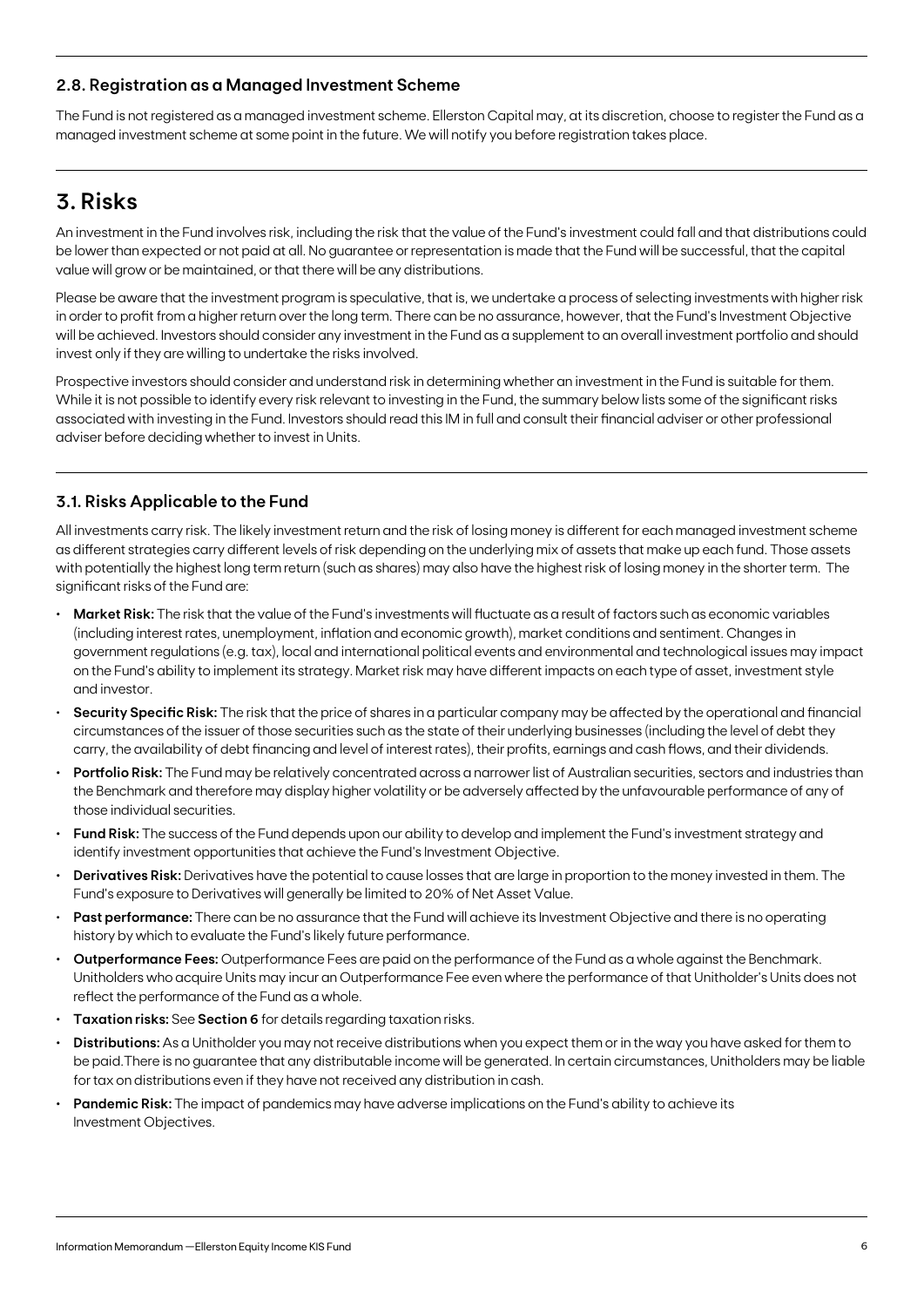### **3.2. Risk Management**

The Manager has risk management processes in place including:

- Undertaking research on individual investments to the best of our ability;
- Actively monitoring the Fund's exposure;
- The use of portfolio guidelines (**Section 2.6**), compliance policies and procedures; and
- Obtaining accounting, legal and tax advice in conducting the affairs of the Fund and completing our reporting obligations.

## **4. Fees and Other Costs**

## **4.1. Summary of Fees and Other Costs**

This section shows fees and other costs that you may be charged.

| Type of Fee or Cost                                                                  | Amount                                                                                                                                                                  | How and when fee is paid                                                                                                                                                   |
|--------------------------------------------------------------------------------------|-------------------------------------------------------------------------------------------------------------------------------------------------------------------------|----------------------------------------------------------------------------------------------------------------------------------------------------------------------------|
| Fees when your money moves in or out of the Fund                                     |                                                                                                                                                                         |                                                                                                                                                                            |
| <b>Establishment Fee</b><br>The fee to open your investment.                         | Nil                                                                                                                                                                     | Not applicable                                                                                                                                                             |
| <b>Contribution Fee</b><br>The fee on each amount contributed to your<br>investment. | Nil                                                                                                                                                                     | Not applicable                                                                                                                                                             |
| <b>Withdrawal Fee</b><br>The fee on each amount you take out of your<br>investment.  | Nil                                                                                                                                                                     | Not applicable                                                                                                                                                             |
| <b>Termination Fee</b><br>The fee to close your investment.                          | Nil                                                                                                                                                                     | Not applicable                                                                                                                                                             |
| <b>Management Costs</b>                                                              |                                                                                                                                                                         |                                                                                                                                                                            |
| The fees and costs for managing your investment.                                     | <b>Management Fee</b><br>0.70% p.a. of the Net Asset Value of the relevant<br>class.                                                                                    | Calculated and accrued daily and paid from the<br>assets of the relevant class monthly in arrears.<br>Refer to Section 4.2 for more details.                               |
|                                                                                      | <b>Expenses</b><br>Estimated at 0.20% p.a. of the Net Asset Value,<br>however, the actual ongoing expenses may be<br>higher than this estimate.                         | The expense recovery amount is calculated and<br>accrued daily and paid from the assets of the<br>Fund when the amounts are due. Refer to Section<br>4.2 for more details. |
|                                                                                      | <b>Outperformance Fee</b><br>10% of the investment return of the relevant class<br>over the Benchmark return, after recovering any<br>underperformance in past periods. | Calculated and accrued daily and paid from the<br>assets of the relevant class after 30 June each<br>year in arrears. Refer to Section 4.2 for more<br>details.            |
| <b>Service Fees</b>                                                                  |                                                                                                                                                                         |                                                                                                                                                                            |
| <b>Investment Switching Fee</b><br>The fee for changing investment options.          | Nil                                                                                                                                                                     | Not applicable                                                                                                                                                             |

Notes:

1. All fees set out in this **Section 4** are inclusive of the net effect of Goods and Services Tax (GST) (i.e. includes GST net of input tax credits). The Fund may not be entitled to claim a reduced input tax credit in all instances.

2. Unitholders may also incur a Buy/Sell Spread when their money moves in or out of the Fund. Please refer to **Section 4.2** "Buy/Sell Spread" for further details.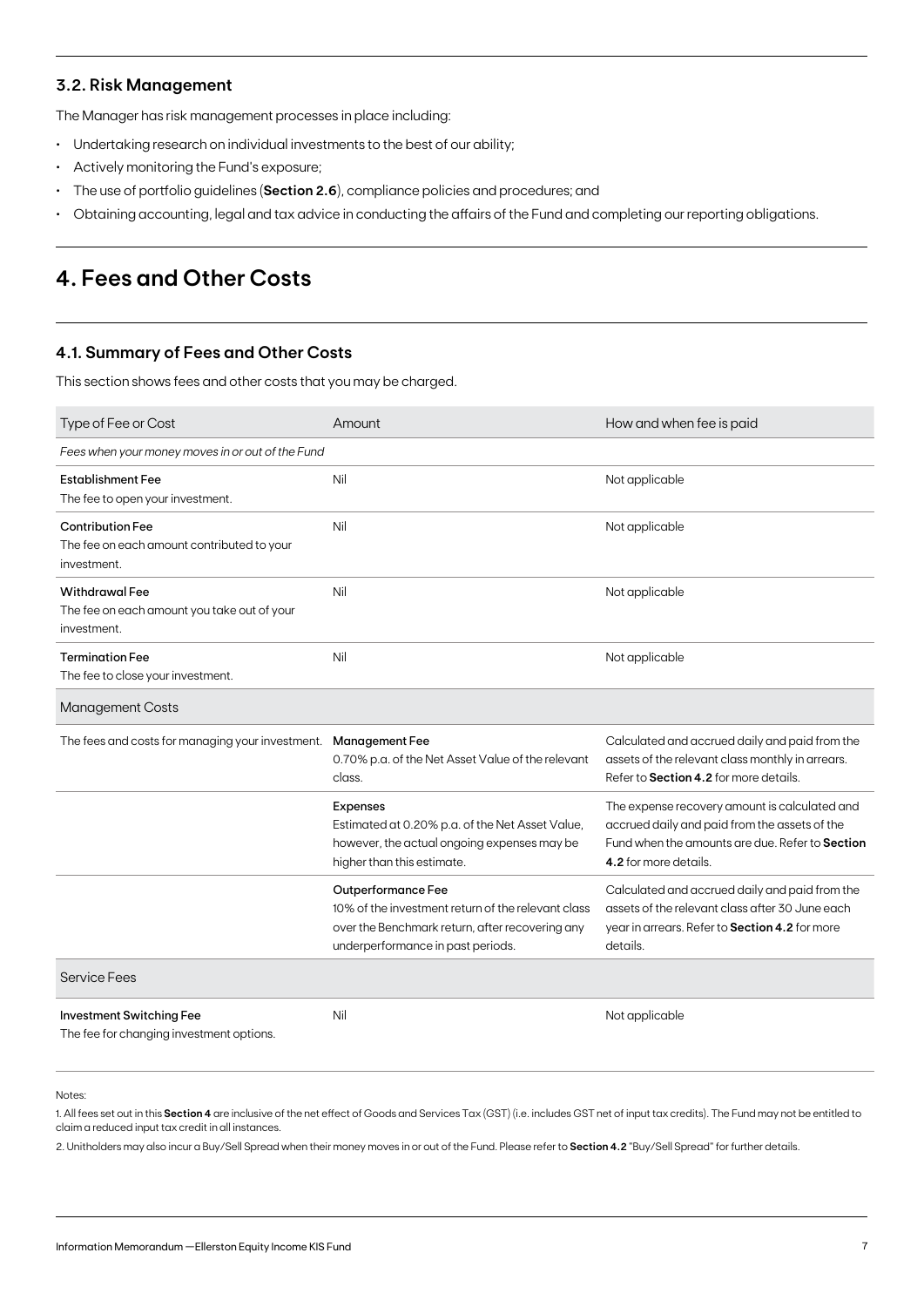## **4.2. Additional Explanation of Fees and Costs**

## **GST**

All fees set out in this **Section 4** are inclusive of any applicable Goods and Services Tax (GST) and net of input tax credits (unless otherwise stated). The Fund may not be entitled to claim an input tax credit in all instances.

#### **Management Fee**

As provided in the table above, the Management Fee will be 0.70% p.a. of the Net Asset Value of the relevant class. The Management Fee is accrued in the Unit price and payable from the assets of the relevant class monthly in arrears. The Management Fee is reflected in the Unit price.

#### **Expenses**

All costs or general expenses reasonably incurred in the proper performance of its duties by the Manager in connection with the management of the Fund and the Offer are payable out of the Fund. The Manager is responsible for providing all office personnel, office space and office facilities required for the performance of its services. The Fund bears all other expenses incidental to its operations, including, but not limited to, fees payable to the Fund's service providers (e.g. administrator and custodian); taxes imposed on the Fund or the Manager (in its capacity as trustee of the Fund); governmental charges and duties; the Fund's advisers (e.g. legal, accounting and audit); and printing and distributing the IM, subscription materials, marketing materials and any reports and notices to Unitholders or prospective Unitholders. Over time, as the Fund grows in size, the total of these ongoing expenses is estimated at 0.20% p.a. of the Fund's Net Asset Value. However, the actual ongoing expenses may be higher than this estimate. The Fund may also incur unanticipated expenses arising from its business, such as litigation and indemnification expenses.

All costs or expenses incurred (or that will be incurred) by the Manager in connection with the establishment of the Fund and the Offer are payable out of the relevant class and the Manager may choose to include in the assets of the relevant class deferred establishment costs for Unit pricing purposes.

### **Outperformance Fee**

The Manager is entitled to an Outperformance Fee for outperforming the Benchmark as described in the management costs section of the table set out in **Section 4.1**. The Outperformance Fee is a way of providing an incentive for the Manager to strive to continually produce returns above the Benchmark.

The Outperformance Fee is equal to 10% of the amount by which the accumulated investment return of the relevant class exceeds the accumulated return of the Benchmark during each year to 30 June (Calculation Period).

If the relevant class underperforms against the Benchmark during a Calculation Period, an Outperformance Fee will not be paid. Any underperformance will be carried forward to the following Calculation Period and must be recouped before any Outperformance Fees can be accrued or be paid.

The Outperformance Fee is accrued in the Unit price. The Outperformance Fee is payable at the end of each Calculation Period. The Manager may alter the Calculation Period. We will notify you of any change to the Calculation Period.

The investment return is the positive or negative change in the Net Asset Value of the relevant class after deducting management fees but before any accrued Outperformance Fees and distributions (whether income or capital). Further adjustments may be made for subscriptions and redemptions and capital restructures.

The investment return and the Benchmark return are calculated daily and each daily Outperformance Fee (positive and negative) is accumulated.

The Manager has no obligation to restore to a class Outperformance Fees previously earned and paid, notwithstanding a loss in a subsequent Calculation Period. Where Units are redeemed during a Calculation Period, any accrued Outperformance Fees in respect of those Units may become due and payable to the Manager. If the Manager is removed as trustee of the Fund before the end of a Calculation Period, then the Outperformance Fee will be calculated and paid as though the date of removal were the end of the Calculation Period.

The Outperformance Fee is calculated on the performance of the relevant class and not the performance of an individual Unitholder's investment. As a result, the actual Outperformance Fee payable on the Unitholder's investment may be affected by the timing of that person's applications and redemptions or by Unitholders as a whole.

#### **Worked example of Outperformance Fee**

The example that follows is for the purpose of illustrating how Outperformance Fees may be calculated only.

The example assumes that the investment return of the relevant class and the Benchmark is steady during the course of the Calculation Period. In reality, the investment return of the relevant class and the Benchmark will vary during the course of the Calculation Period. The example also assumes that no subscriptions or redemptions are made during the Calculation Period.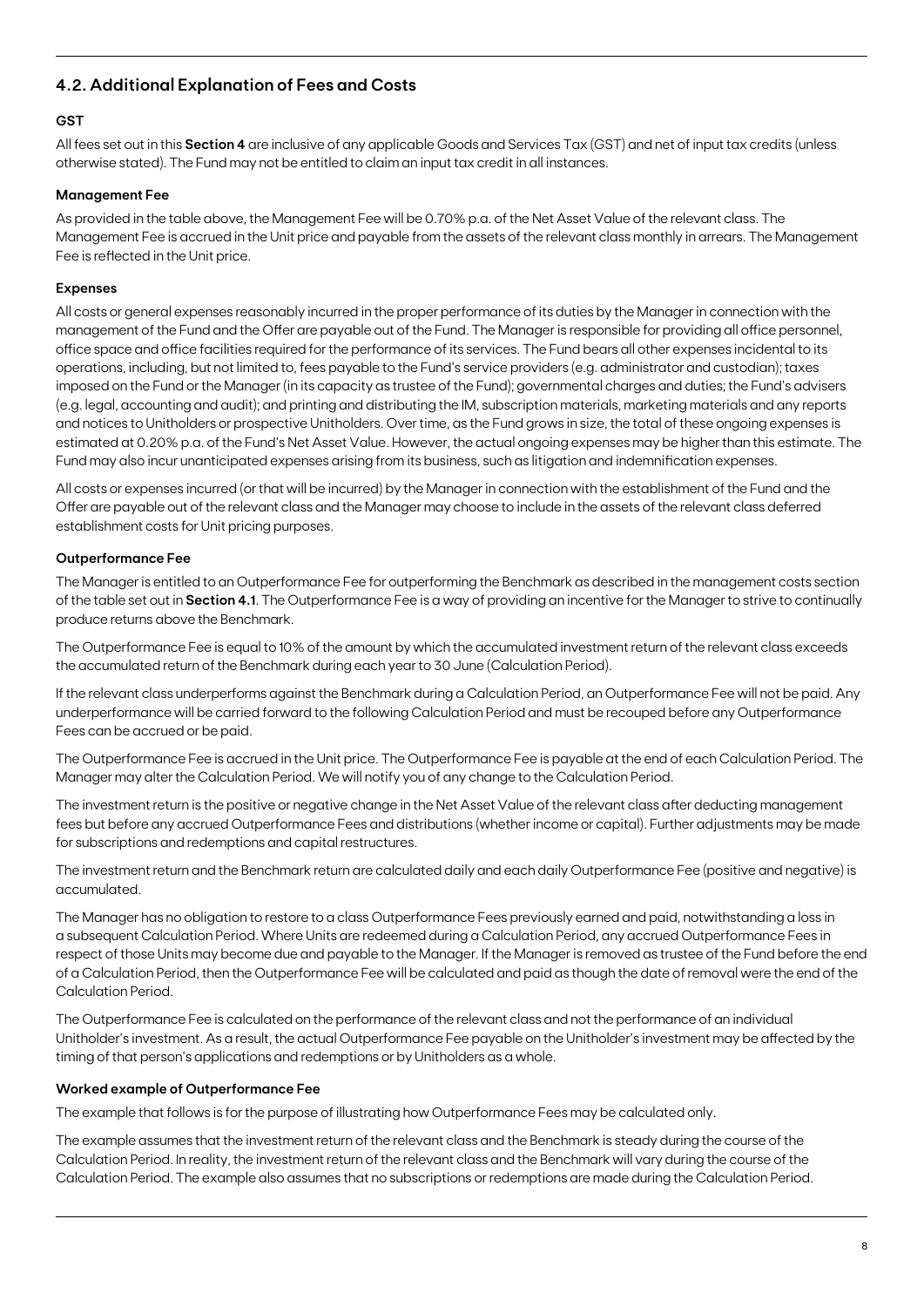Importantly, the example assumes the investment return of the relevant class has exceeded the return on the Benchmark. Note that the investment return of the relevant class and the Benchmark is for illustrative purposes only and is not an indication of future performance. Future performance may differ from that used in this example.

The value of your Units at the beginning of a Calculation Period is \$100,000 and at the end of the Calculation Period is \$110,000.

The investment return for the Calculation Period is 10%, namely 10% x \$100,000 = \$10,000. The return on the Benchmark is 8%, namely 8% x \$100,000 = \$8,000.

The Outperformance Fee is 10% x (\$10,000-\$8,000) = \$200

For each \$100,000 that you have invested in Units at the beginning of the Calculation Period, you would have earned \$10,000 and been charged \$200 in Outperformance Fees.

#### **Tax**

Prospective investors should obtain independent professional advice in relation to their particular circumstances regarding the taxation consequences of an investment in the Fund before investing. See **Section 6**.

#### **Buy/Sell Spread**

An amount equal to 0.25% is effectively deducted from the Unitholder's application and redemption monies. This amount may change at any time. This amount is paid to the Fund on account of the Manager's estimate of costs associated with buying and selling assets represented by the relevant application or redemption and is not paid to the Manager. Such costs are, however, an additional cost to you and will impact on the return on your investment. Such costs could include estimated brokerage and stamp duties, taxes and other charges and expenses from buying or selling Fund investments. The amount is paid so as to mitigate any unfairness from an application or redemption affecting other Unitholders.

#### **Fee waiver or deferral and issue of Units**

The Manager, in its sole discretion, may waive or defer the payment of all or part of its Management Fee and/or Outperformance Fee either generally or for certain Unitholders. The Manager may, where permitted under the law, charge fees on a different basis to certain associates of the Manager and Unitholders that are wholesale clients (as defined under the Corporations Act) or who make a substantial investment in the Fund or other of the Manager's investment products. The Manager may elect to receive part of its Management Fee and/or Outperformance Fee in the form of Units in the Fund. Any Units issued to the Manager will be at the issue price for those Units applicable at that time.

#### **Fee maximums and changes to fees**

The Manager is entitled under the Constitution to charge a contribution fee and a withdrawal fee of 5%, a Management Fee of 2.5% per annum and an Outperformance Fee of 20% per annum (each exclusive of GST). The Manager has elected to waive or reduce these fees to the levels shown in **Section 4.1**. The Constitution does not provide for the Manager to charge a Switching Fee or termination fee. The Manager may, however, within the bounds of the Constitution, elect to change these fees (e.g. due to changes in economic conditions and size of the Fund) and Unitholders will be provided at least 30 days written notice of any change in these or other fees.

## **5. Applications and Dealing with Your Investment**

## **5.1. Applying**

Units in the Fund are available for issue under this IM.

To invest in the Fund you must complete the Application Form accompanying this IM and provide the proof of identity documents set out in the Application Form.

#### **Applications**

Subject to the Fund remaining open, applicants may apply for Units and Unitholders may apply for additional Units in the Fund.

Generally, if the Registry receives a completed Application Form, including all related documents and application monies, by 2:00pm (Sydney time) on a Transaction Day (or such other time as we may determine), we will process the application using that Transaction Day's Application Price. Application Forms received after the relevant cut-off time will generally be processed for the following Transaction Day. Additional Application Forms may be obtained from the Registry or by telephoning the Manager on (02) 9021 7701 or emailing info@ellerstoncapital.com.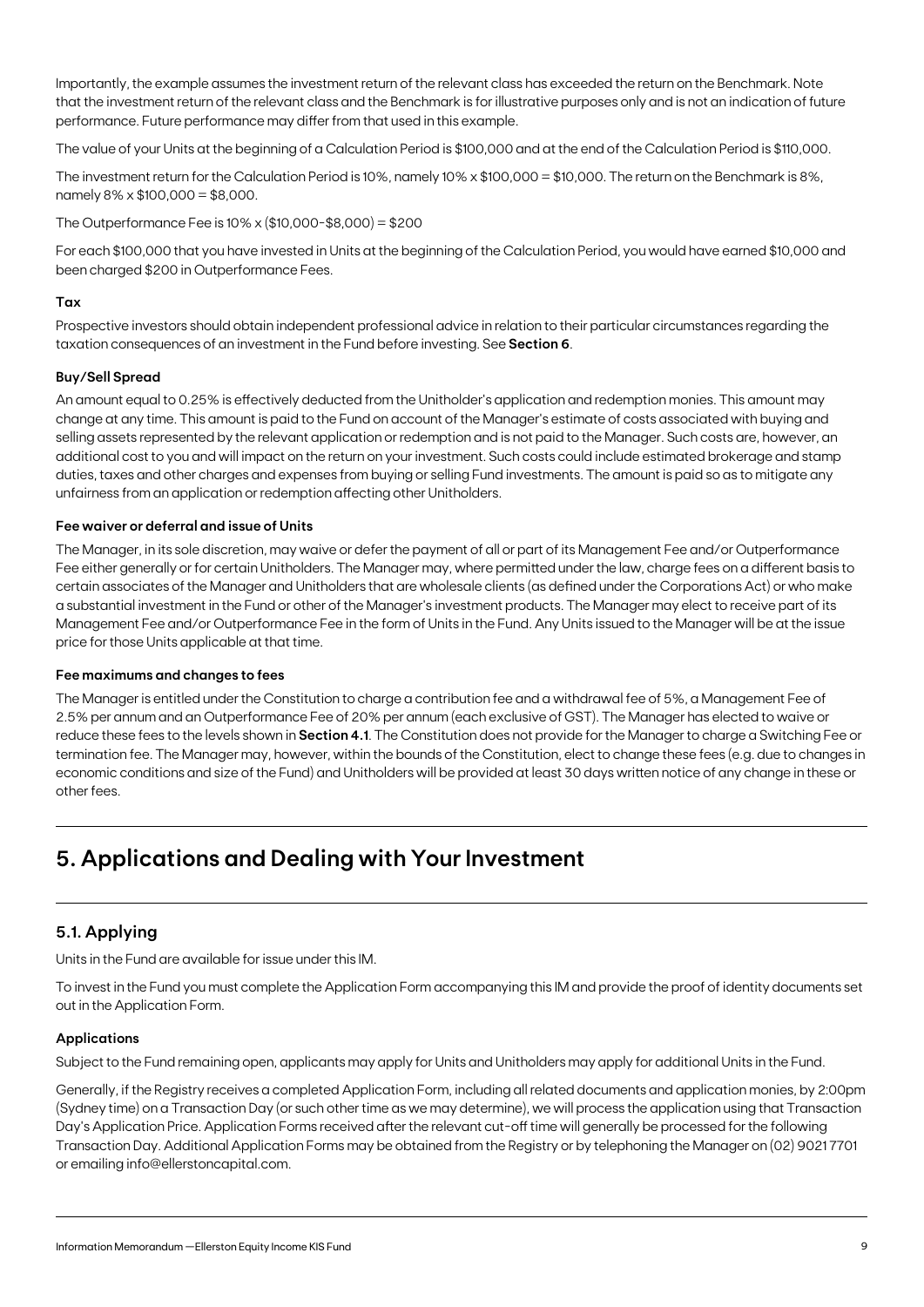#### **Minimum investments**

The minimum initial investment amount is \$50,000 and the minimum additional investment amount is \$10,000. Ellerston Capital may in its absolute discretion waive or vary these minimum requirements.

### **5.2. Application Acceptance and Interest**

To ensure the Fund remains efficient and competitive, the Manager may in its absolute discretion reject or decline to accept applications (in part or in full) and may close the Fund to further investment where it believes the Fund has reached capacity.

Any interest payable on Application Amounts will accrue to the benefit of the Fund. Application Amounts paid in respect of rejected or the scaled back portion of applications will be returned to investors without interest.

## **5.3. Redemptions**

Unitholders may make a request to redeem their Units by giving written notice to the Registry. Redemption requests must be received by the Registry prior to 2:00pm (Sydney time) on a Transaction Day (or such other time as we may determine). A Transaction Day occurs each Business Day. Although the Constitution grants the Manager the discretion to refuse redemption requests, unless redemptions are suspended or where the Fund is registered as a managed investment scheme or it is not liquid (see below), the Manager will process all redemption requests in the manner set out in this IM.

If the Registry receives a redemption request by 2:00pm (Sydney time) on a Transaction Day (or such other time as we may determine), we will process the redemption using that Transaction Day's Redemption Price. Redemption requests received after the relevant cut-off time will generally be processed for the following Transaction Day. The Manager may from time to time allow additional dates for accepting redemptions.

#### **Minimum redemption amounts**

The minimum redemption amount is \$10,000 unless otherwise approved by the Manager. Redemption requests may be refused or a Unitholder's Units may be redeemed in its entirety if the processing of a redemption request would result in the Unitholder holding less than \$50,000 of Units.

#### **Redemption price and payment of redemption proceeds**

The redemption price for a Unit will be the Net Asset Value per Unit on the Transaction Day less the Buy/Sell Spread.

The Constitution provides that it may take up to 90 days from the Transaction Day, when your redemption price is calculated, until you receive your redemption proceeds. The Manager expects that this will usually take five Business Days; however, in unusual circumstances, it may take longer until you receive your redemption proceeds. This is because the ability to fund a redemption is generally dependent on the ability of the Fund to realise its investments. In certain circumstances redemptions may be suspended, as set out below.

#### **Suspension of redemptions**

The Manager may suspend redemptions for up to 120 days including where:

- 1. It is impracticable or impossible for the Administrator to calculate the Net Asset Value of the Fund, for example, because of financial market disruptions or closures;
- 2. The payment of redemption proceeds involves realising a significant portion of Fund assets which would, in the opinion of the Manager, result in remaining Unitholders bearing a disproportionate amount of tax or expenses, or suffering any other disadvantage or diminution of the value of Units held;
- 3. The Manager reasonably considers it to be in the interests of Unitholders, or it is otherwise permitted by law; or
- 4. The Fund is being wound up.

### **5.4. Transfers**

Units may not be sold, transferred or otherwise disposed, directly or indirectly, without the prior written consent of the Manager (which may be granted, on certain terms and conditions, or delayed or withheld in its sole and absolute discretion). Transfer requests should be made in writing to the Registry. The Manager may require prescribed transfer documentation to be completed by the transferor including without limitation the completion of an Application Form. Any Units sold or transferred without such consent may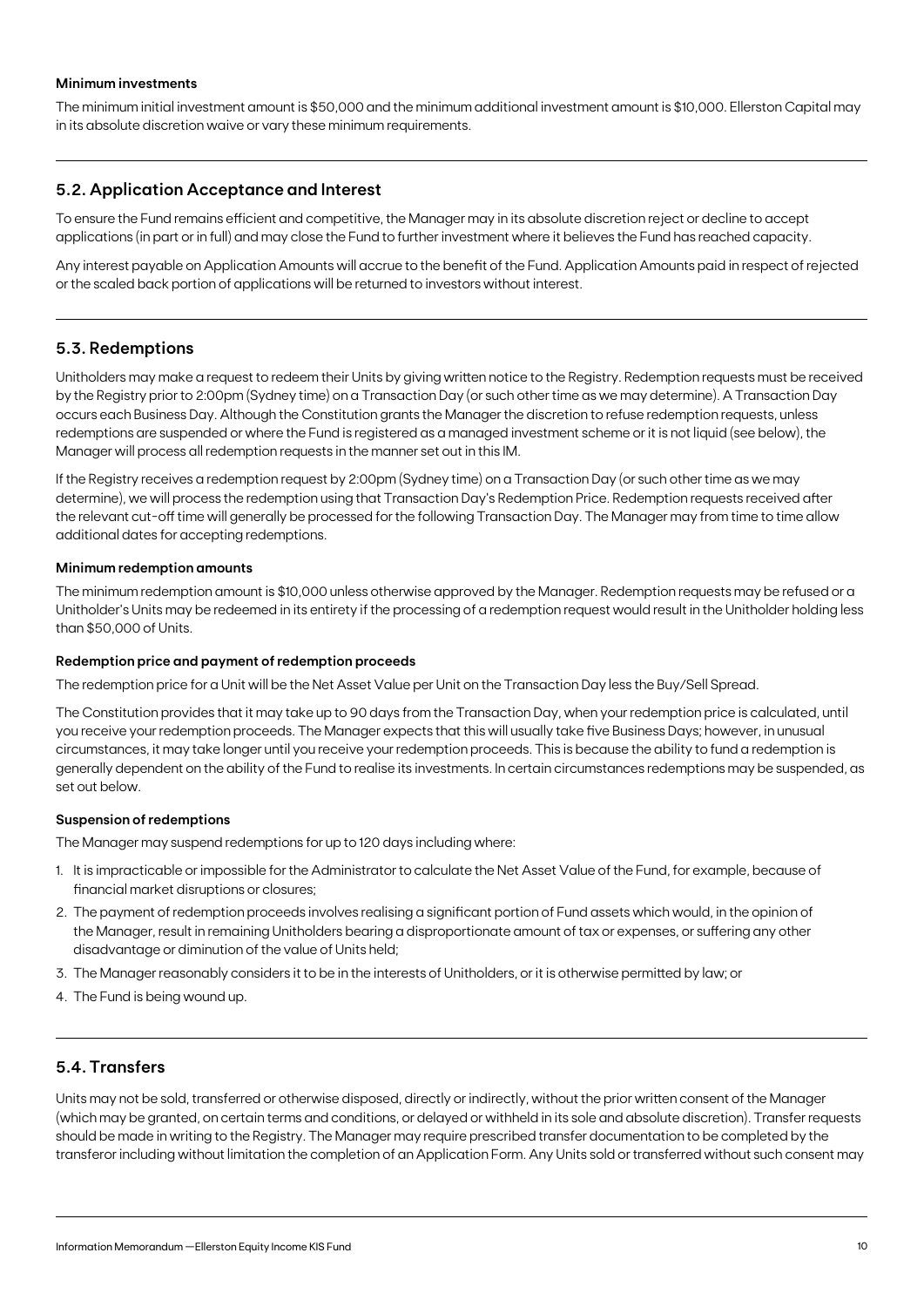be compulsorily redeemed by the Manager in its absolute discretion. A transfer of Units involves a disposal of Units, which may have tax implications. Stamp duty may also be payable on the transfer unless an exemption applies. You should obtain tax and stamp duty advice before requesting a transfer.

#### **5.5. Distributions**

The distribution policy of the Fund is to distribute (when available) as soon as practicable after each quarterly period ending 31 March, 30 June, 30 September and 31 December (or otherwise as determined by the Manager) the income of the Fund less expenses. Distributions from the Fund may comprise income and/or capital as determined by the Manager under the Constitution. Unitholders may elect to reinvest distributions from the Fund (refer to the Application Form). If you do not make a choice, your distributions will be automatically reinvested. Units issued on reinvestment of distributions will generally be issued at the Net Asset Value per Unit (with no Buy/Sell Spread). The Manager may, from time to time, distribute additional amounts where the Manager believes it is appropriate.

### **5.6. Valuations**

The Net Asset Value is the total value of the Fund (or the relevant class) less the relevant trust liabilities. The Net Asset Value per Unit is the Net Asset Value of the relevant class divided by the number of Units in issue in the relevant class. This is used to determine the issue price and redemption price (refer to **Section 5.3**) for Units of the Fund. The issue price and redemption price of Units will be adjusted for the Buy/Sell Spread (refer to **Section 4.2** "Buy/Sell Spread"). The Manager may from time to time issue additional classes of Units.

The Manager has delegated to the Administrator the determination of the Net Asset Value and the Net Asset Value per Unit. In determining the Net Asset Value and the Net Asset Value per Unit, the Administrator will follow the valuation policies and procedures adopted by the Fund as set out in the Constitution.

Units will typically be priced daily by the Administrator except where the calculation of the Net Asset Value is suspended (refer to **Section 5.3** "Suspension of redemptions").

Unit prices will be available by contacting the Manager on (02) 9021 7701.

## **6. Tax Considerations**

### **6.1. General Considerations**

The taxation environment applying to the investments is currently undergoing substantial reform and may change. Any gains from the Fund's investments and from your investment in the Fund may be treated on revenue or capital account depending on the particular circumstances of the Fund and each investor. This may impact the Fund's and an investor's ability to obtain a discount on the capital gains tax applied on any gains. Under Australian tax law, a holding of Units may give rise to taxable distributions even though investors may not receive distributions in cash to fund the tax liability. The transfer or redemption of Units involves a disposal, which may have tax implications. Stamp duty may also be payable on the transfer unless an exemption applies. You are not required by law to quote your Tax File Number (TFN). However, without your TFN or appropriate exemption information, we are required to withhold tax at the highest marginal tax rate (plus Medicare Levy) from income distributions and interest payments made to you.

Investors should obtain independent professional advice in relation to their particular circumstances regarding the taxation consequences of an investment in the Fund before investing.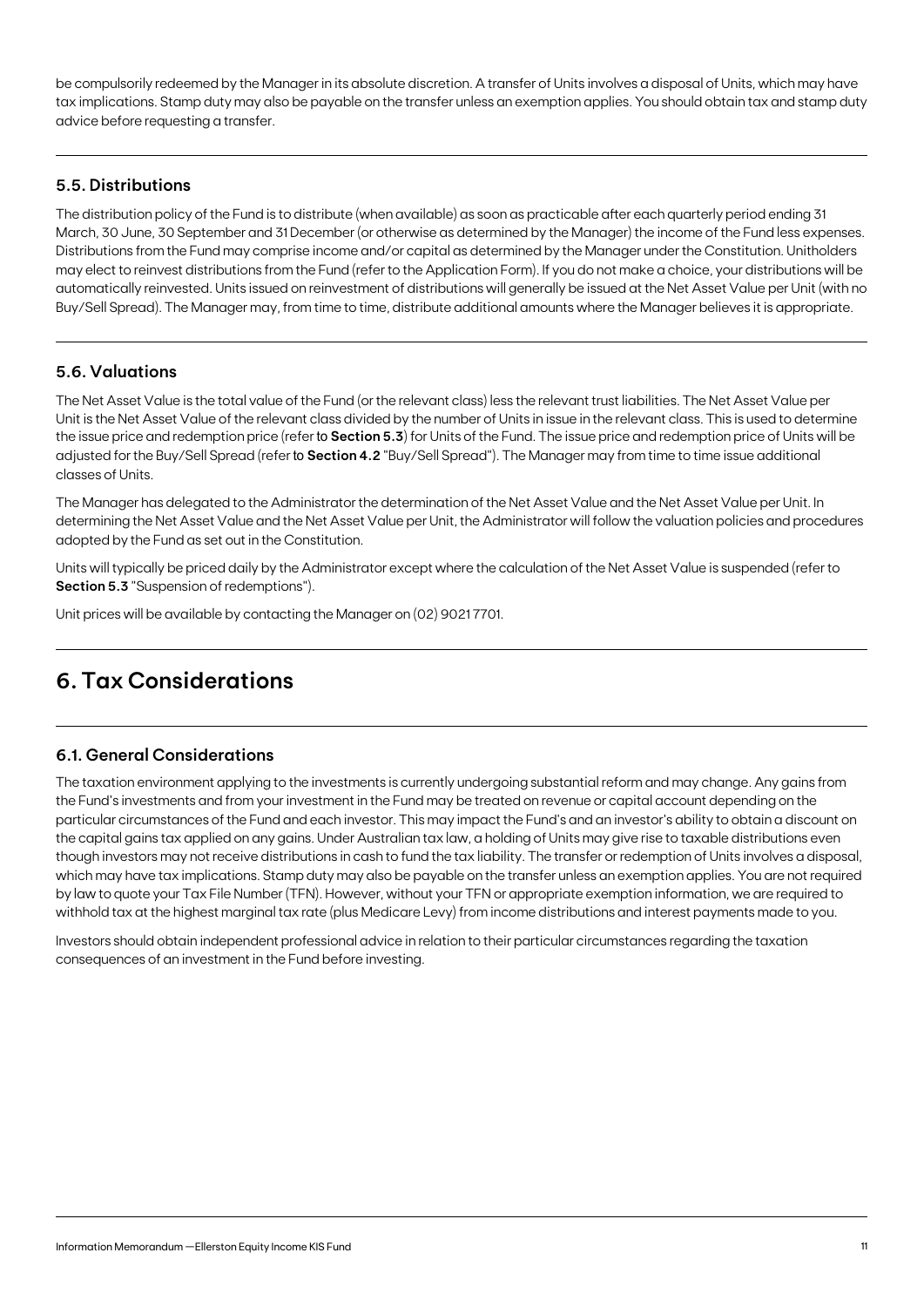## **6.2. Summary of Tax Implications**

A summary of the general Australian taxation implications for the Fund and Investors in the Fund is set out below. The summary has been prepared on the basis that Investors:

- are tax resident in Australia;
- are subject to Australian tax (that is, are not exempt from Australian tax); and
- hold their investments on capital account.

The summary does not consider the tax implications for other taxpayers who hold their investments on revenue account (e.g. banks, life insurance companies, equity traders, etc.).

These comments are of a general nature only and do not constitute tax advice and should not be relied upon as such. Investors should seek their own independent taxation advice about their specific facts and circumstances.

It is intended that the Fund will qualify as a managed investment trust (MIT) for Australian tax purposes. Where possible, the Trustee of the Fund will elect for the Fund to be an Attribution Managed Investment Trust (AMIT). If such election is made, the election will apply for all income years while the Fund continues to meet certain criteria.

#### **Taxation of the Fund**

The Trustee of the Fund should not generally be subject to tax in respect of the income and gains derived by the Fund in each financial year, provided investors are presently entitled to the income of the trust or, where the Fund is an AMIT, the Trustee attributes all of the taxable income of the fund to Investors in accordance with the AMIT rules and the Constitution each income year. It is noted that, under the AMIT Rules, the cash paid to Investors does not need to be equal to amounts attributed to those Investors.

Where the Fund qualifies as a MIT, the Trustee intends to elect for deemed capital gains tax (CGT) treatment to apply to the Fund. The election applies to investments in shares, units in a unit trust, land and rights or options to acquire shares, units or land. The election does not apply to other assets or derivatives.

Where the Fund incurs a revenue loss (which may arise where the Fund makes a loss on investments to which the deemed capital account treatment described above does not apply) in a financial year, the Fund may carry this tax loss forward to offset against future taxable income of the fund, subject to the satisfaction of the trust loss carry forward rules. Any capital losses made by the Fund can be offset against capital gains in the same financial year or carried forward to offset future capital gains. Capital losses are not subject to the tax loss recoupment rules however they cannot offset revenue gains.

#### **Taxation of distributions from the Fund**

Resident taxpaying Investors will include in their assessable income, their share of the "taxable income" of the Fund or the amount attributed to them by the Trustee and this will be advised to Investors via the annual distribution statement. Where the Fund is an AMIT during an income year, the amount attributed to Investors will represent a fair and reasonable attribution of the Fund's taxable income determined by the Trustee in accordance with the Constitution. The fair and reasonable attribution may take into account the Investor's share of their interests in the Fund and any gains realised by the Fund in order to fund an Investor's redemption request.

The Trustee may be required to withhold tax from distributions in a range of circumstances including for certain payments to nonresident investors.

#### **Cost base adjustments**

The cost base of the Investor's units in the Fund will generally be the amount the Investor paid for the units (including incidental costs of acquisitions and disposals). However, changes to the cost base will be required to be calculated by each of the Investors of the Fund on an annual basis. Where the Fund qualifies as an AMIT, broadly, the cost base will increase where the Fund attributes an amount of assessable income (including grossed up capital gains) or non-assessable non-exempt income and the cost base will decrease for amounts of cash distribution to which an Investor becomes entitled to or tax offsets attributed to the Investor by the Trustee.

A reasonable estimate of the AMIT cost base net amount will be provided to members as part of the Attribution MIT Member Annual (AMMA) statement.

Similarly, where the Fund does not qualify as an AMIT, investors' cost bases should also be required to be reduced where an investor's cash distribution entitlement exceeds their share of taxable income of the Fund.

Where an Investor's cost base is reduced to nil, further reductions in the cost base will be taken to be a capital gain for the Investors.

#### **Disposal or redemption of units**

Resident Investors will make a capital gain where the capital proceeds from the disposal or redemption of their units exceeds the cost base of the relevant units. Conversely, a capital loss will arise if the capital proceeds are less than the reduced cost base of the relevant units.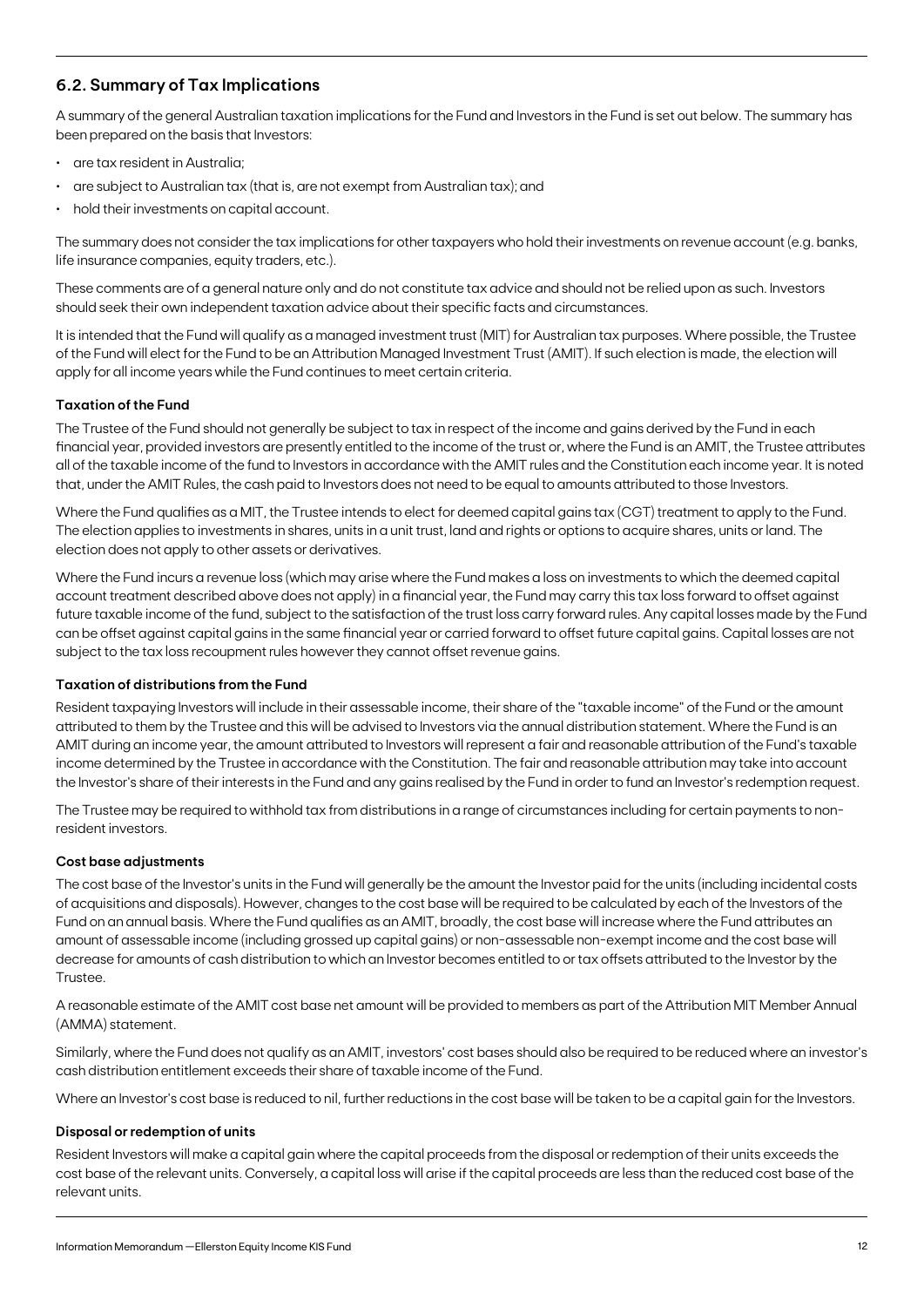Under current law, where the Investor is an individual, an entity acting in the capacity of trustee (conditions apply) or is a complying superannuation fund and the units have been held for more than 12 months, any capital gain arising from disposal or redemption of the units may be reduced by the relevant CGT discount (if applicable).

#### **Annual tax statement**

Investors should expect to receive an annual tax statement or, where the Fund qualifies as an AMIT for an income year, an AMMA tax statement for the Fund within 3 months after the end of each financial year. The statement will show the cash distributed and the taxable and non-taxable components and, where the Fund qualifies as an AMIT, a reasonable estimate of any adjustments to the Investor's cost base of their units.

#### **Tax File Number (TFN) and Australian Business Number (ABN)**

The Trustee is authorised under Australian tax laws to collect TFNs and ABNs in connection with investments in the Fund.

It is not compulsory for an Investor to provide their TFN, but without a TFN (or ABN in some circumstances) or the appropriate exemption information, the Trustee must withhold tax from distributions (and undistributed amounts to which they are presently entitled) at the 'top rate', being the highest marginal tax rate (plus Medicare levy) until the TFN or exemption is provided.

Investors may prefer to provide an ABN as an alternative to their TFN if their investment is made as part of an enterprise.

Investors who have not quoted their TFN or ABN (or a relevant exemption) will need to claim a credit in their income tax return for the tax withheld (or, if this is not appropriate, they can apply to the Australian Taxation Office (ATO) for a refund).

#### **Indirect investment in the Fund**

A Unitholder may invest indirectly in the Fund through an IDPS. In this case, it is the IDPS and not the investor that will be the Unitholder in the Fund.

The nature of the relationship between investors and an IDPS and of the indirect interest held by investors may differ between IDPS depending on the arrangements and terms governing the IDPS.

Investors should seek their own independent advice regarding the effect that holding their investment in the Fund via a particular IDPS has on the applicable income tax (including capital gains tax) treatment.

#### **Reporting**

For investors that are considered to be residents of certain countries for tax purposes, we may also be required to obtain additional information and report to the Australian Tax Office (ATO) or overseas tax authority each year relevant details relating to their investment, including balance and income received, under rules designed to combat tax evasion in their country of residence for tax purposes.

#### **Foreign Account Tax Compliance Act (FATCA)**

The Fund is required to comply with FATCA. FATCA enables the U.S Internal Revenue Service (IRS) to identify and collect tax from US residents that invest in non-US entities. To comply with these requirements, we will collect and disclose information about certain investors such as your US Taxpayer Identification Number to the ATO or IRS. If you do not provide this information, we may be required to withhold tax on any payments made to you.

If the Fund suffers any amount of FATCA tax, neither the Manager nor the Fund will be required to compensate you for any such tax, and the effects of these amounts will be reflected in the returns of the Fund. A credit for such foreign taxes may be available in your jurisdiction of residence. You should seek your own advice in this regard.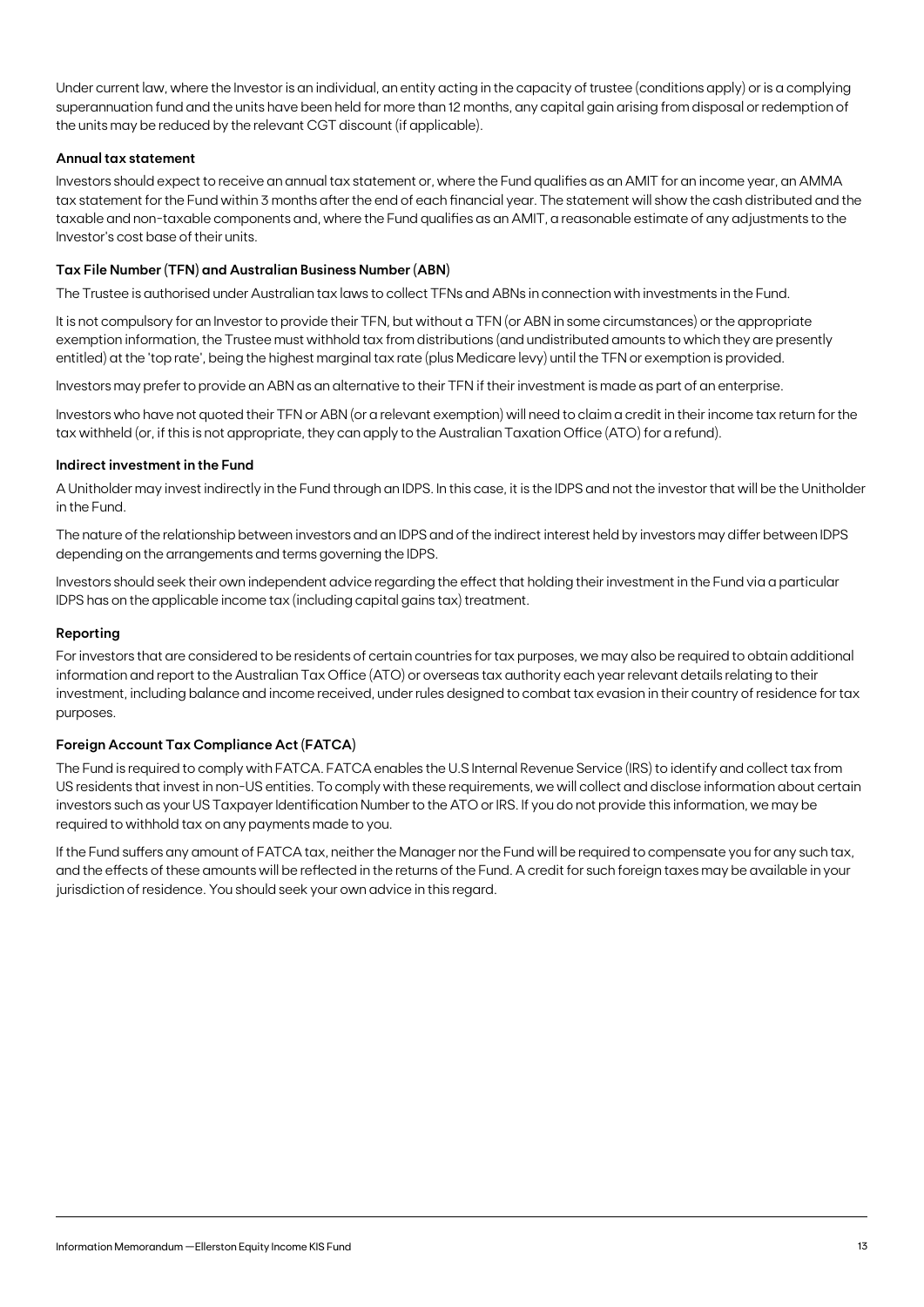## **7. Material Documents**

## **7.1. Constitution**

The operation of the Fund is governed by law and the Constitution of the Fund. The Constitution is available free of charge by contacting the Manager.

The Constitution contains a number of provisions relating to the rights, terms, conditions and obligations imposed on both Unitholders and the Manager.

A number of provisions in the Constitution are discussed elsewhere in this IM. The following are some key matters covered by the Fund's Constitution:

- The nature of Units and the rights which attach to those Units;
- The powers of the Manager;
- The Manager's entitlement to be paid fees;
- How the Administrator (on behalf of the Manager) will calculate the Net Asset Value of the Fund, a key component to the calculation of the issue price and redemption price;
- How the Manager will treat applications for Units, including the Manager's discretion to refuse applications for Units in whole or in part at its discretion;
- The Manager's ability to refuse transfers of Units;
- The Manager's ability to accumulate part or all of the income in the Fund in a financial year and the Manager's ability to allocate income, deductions and credits to particular classes of Unitholders;
- Unitholders' rights in relation to distributions (and how the Manager determines the distribution amount);
- The convening of, and attending and voting at, any Unitholder meetings and the binding nature of resolutions on all Unitholders;
- The retirement of the Manager and the appointment of a new trustee of the Fund;
- How the Manager will deal with Unitholder complaints; and
- The termination of the Fund. The trust terminates at the earlier of 80 years less one day and the Manager determining to terminate the trust by written notice to Unitholders. The Constitution governs the procedure to be followed by the Manager on the termination of the Fund.

The Constitution also includes specific provisions covering the following matters which are not explained elsewhere in this IM:

#### **Compulsory redemption**

The Manager may, in its absolute discretion, upon a minimum of three days' notice to a Unitholder, redeem all or a portion of Units held by such Unitholder including, if the Manager believes:

- 1. The Units are held in breach of prohibitions contained in the Constitution;
- 2. The Units are held in circumstances which might result in a violation of an applicable law or regulation (including by the Manager), or subject the Fund to taxation or otherwise adversely affect the Fund in any material respect;
- 3. A Unitholder made a misrepresentation in acquiring its Units;
- 4. A Unitholder is a registered holder of Units having a Net Asset Value of less than \$50,000; or
- 5. The continued participation of a Unitholder might cause the Manager or any Unitholder to violate any law or if any litigation is commenced or threatened against the Manager or any Unitholder arising out of the participation by the Unitholder in the Fund.

#### **The Manager's indemnity and liability**

The Manager is entitled to be indemnified under the Constitution, subject to the law, for all amounts incurred by it in the proper performance of its duties. The Manager's liability to Unitholders is limited to the Manager's ability to be indemnified from the Fund subject to the law and the Manager acting without fraud, gross negligence or breach of trust involving a failure to show the required degree of care and diligence. The Manager has the ability to make deductions from payments to satisfy liabilities owing to the Manager.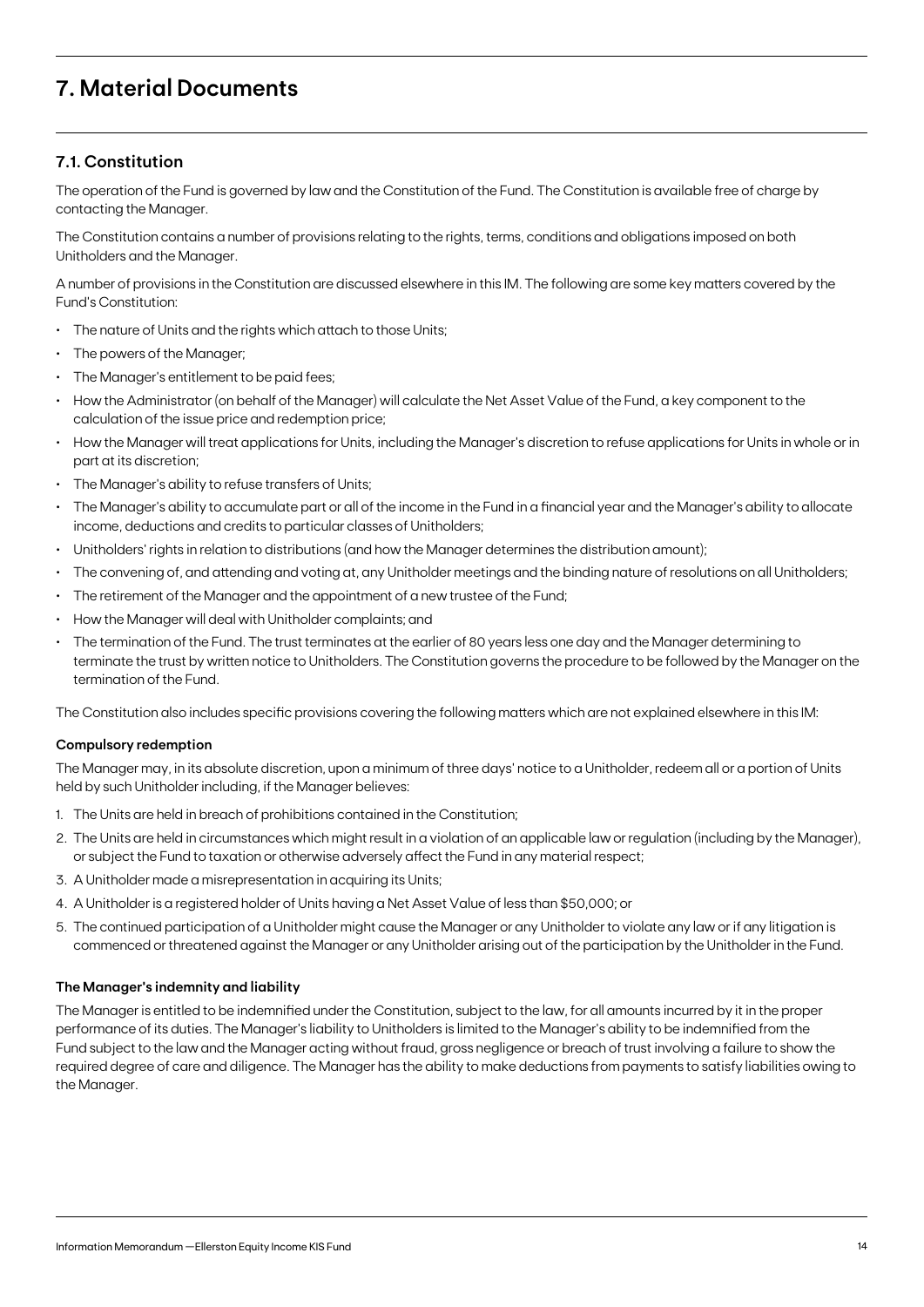#### **Investor liability**

The liability of a Unitholder to the Fund is generally limited to the amount subscribed, or agreed to be subscribed, for Units and any tax payable in respect of their Unitholding. The effectiveness of these provisions has not yet been determined by an Australian court.

#### **Amending the Constitution**

The Manager may amend the Constitution.

## **8. Additional Information**

## **8.1. Communication and Reporting**

Unitholders will be provided with the communications set out in the table below. Unitholders will also receive confirmations of their applications, redemptions and distributions. Unitholders may ask the Manager for additional information as reasonably required, although the Manager may not always be able to satisfy such requests.

| Communication          | Timing   |
|------------------------|----------|
| <b>Fund Newsletter</b> | Monthly  |
| Tax Statement          | Annually |

Information relating to the Unitholder and the Fund will be provided by email.

## **8.2. Further Information**

A non-exhaustive summary of some of the key terms of the Offer and Constitution of the Fund has been set out in this IM. The Constitution may be viewed between 9:00am and 5:00pm, Sydney time, on weekdays by contacting the Manager on info@ ellerstoncapital.com or (02) 9021 7701.

### **8.3. Offer Changes**

The Manager reserves the right to cancel the Offer in relation to the Units, reject an application for Units (in full or in part) and return Application Amounts for whatever reason.

## **8.4. Complaints Resolution**

The Manager has a formal policy in place for dealing with complaints. In the first instance, complaints should be in writing to Ellerston Capital Limited, Level 11, 179 Elizabeth Street, Sydney NSW 2000. The Manager will acknowledge Unitholder complaints immediately, and will investigate complaints and provide a final response to the complaint within 30 days of receipt of the complaint.

## **8.5. Anti-Money Laundering**

The Manager is required to comply with the Anti-Money Laundering and Counter Terrorism Financing Act 2006 (Cth) (**AML/CTF Law**). The Manager may require you to provide personal information and documentation in relation to your identity when you purchase Units in the Fund. The Manager may need to obtain additional information and documentation from you when undertaking transactions in relation to your investment. The Manager may need to identify:

- 1. An investor (including all investor types noted on the Application Form) prior to purchasing Units in the Fund. The Manager will not issue Units until all relevant information has been received and your identity has been satisfactorily verified;
- 2. Your estate if you die while you are the owner of Units in the Fund, the Manager may need to identify your legal personal representative prior to redeeming Units or transferring ownership; and
- 3. Anyone acting on your behalf, including your power of attorney.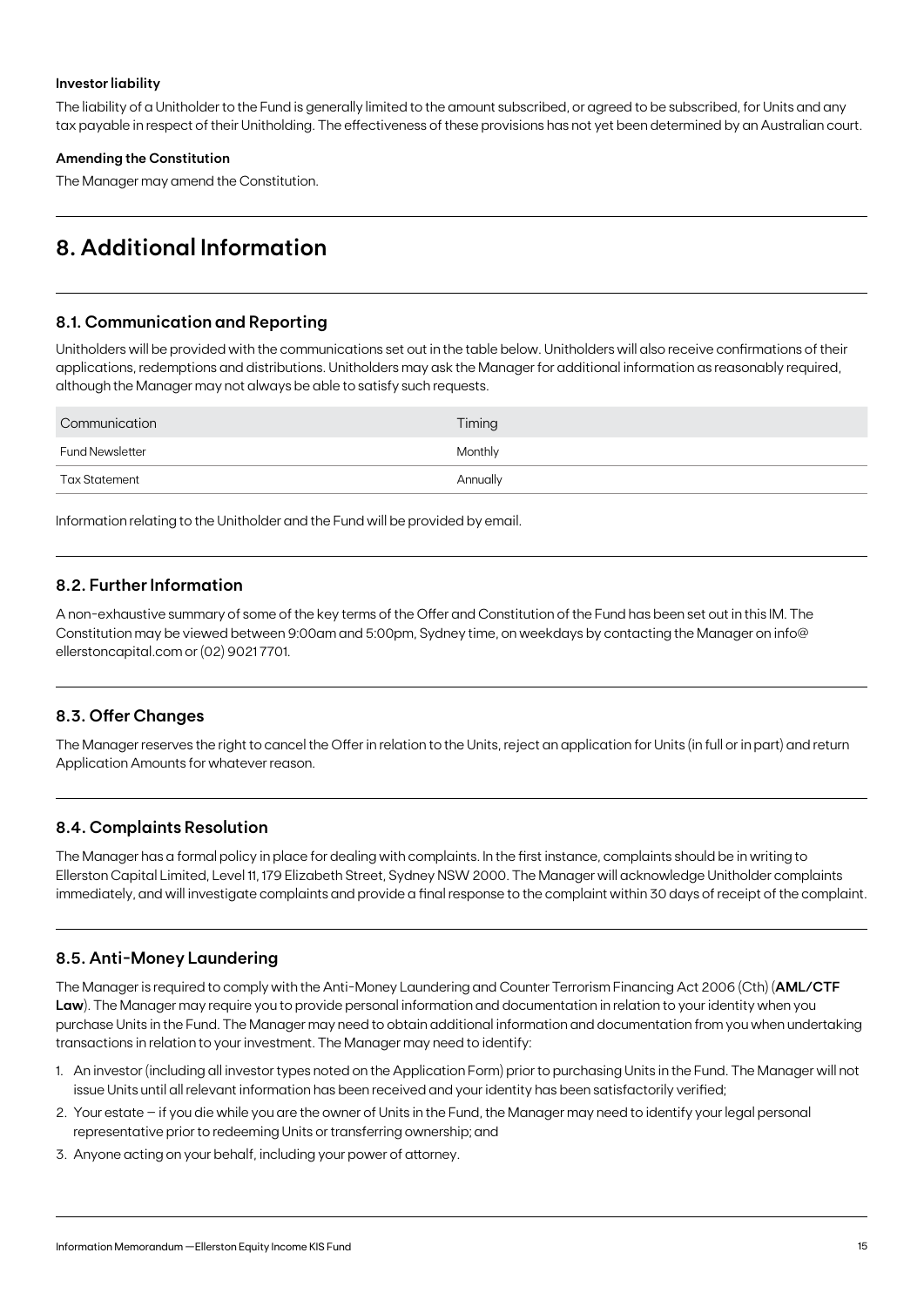In some circumstances, the Manager may need to re-verify this information. The Manager has delegated these activities to the Registry.

By applying to invest in the Fund, you also acknowledge that the Manager may decide to delay or refuse any request or transaction, including by suspending the issue or redemption of Units in the Fund, if it is concerned that the request or transaction may breach any obligation of, or cause us to commit or participate on an offence under, any AML/CTF Law, and the Manager will incur no liability to you if it does so.

## **8.6. Privacy**

The Application Form accompanying this IM requires you to provide personal information. The Manager and each service provider to the Manager or Fund may collect, hold and use your personal information in order to assess your application, service your needs as a client or investor, provide facilities and services to you, the Manager or the Fund and for other purposes permitted under the Privacy Act 1988 (Cth). Tax and company laws also require some of the information to be collected in connection with your application. If you do not provide the information requested, your application may not be able to be processed efficiently, or at all. Your information may also be disclosed to members of the Ellerston Capital Group and to their agents and service providers on the basis that they deal with such information in accordance with the Manager's privacy policy. The Manager may need to disclose information about you to government entities and regulators as required by law.

Your information may also be used to inform you about investment opportunities or other matters that the Ellerston Capital Group thinks may be of interest to you. Contact the Manager using the contact details on the cover of this IM if you do not want your personal information to be used for this purpose or to request a copy of your personal information held by the Manager (or the Registry).

## **8.7. Key Corporate Governance Policies**

#### **Related party transactions**

Ellerston Capital has a related party transactions policy which acknowledges the requirement that related party dealings be on "arm's length terms", be approved by the members of the entity giving the benefit to the related party, or that an exemption applies to the transaction.

The related party transactions policy sets out procedures designed to protect Unitholders' interests and ensure that related party transactions are on "arm's length" terms or otherwise comply with Corporations Act requirements.

The Fund may acquire exposure to assets from other Ellerston Capital managed funds and where it does so, this will be on an arm's length basis.

#### **Conflicts of interest**

Ellerston Capital has established internal policies and procedures to ensure that any conflicts of interest arising in relation to the Fund are adequately identified and appropriately managed.

Where we consider that a particular conflict of interest is likely to have a materially adverse effect on Unitholders, we will seek to implement adequate arrangements to mitigate and prevent (where practicable) these adverse effects on Unitholders. We will resolve such conflicts of interest fairly and reasonably in accordance with the law, ASIC policy and our own procedures.

#### **Deal allocation policy**

Investment opportunities will generally be allocated to the Fund along with other funds and client accounts operated by Ellerston Capital having regard to factors that may include: investment objectives, investment strategy, portfolio guidelines, particular mandate requirements, risk profile and any other factors that we consider relevant.

### **8.8. Service Providers**

The Manager has appointed State Street Australia Limited to provide custody, administration and Link Market Services Limited to provide registry services for the Fund.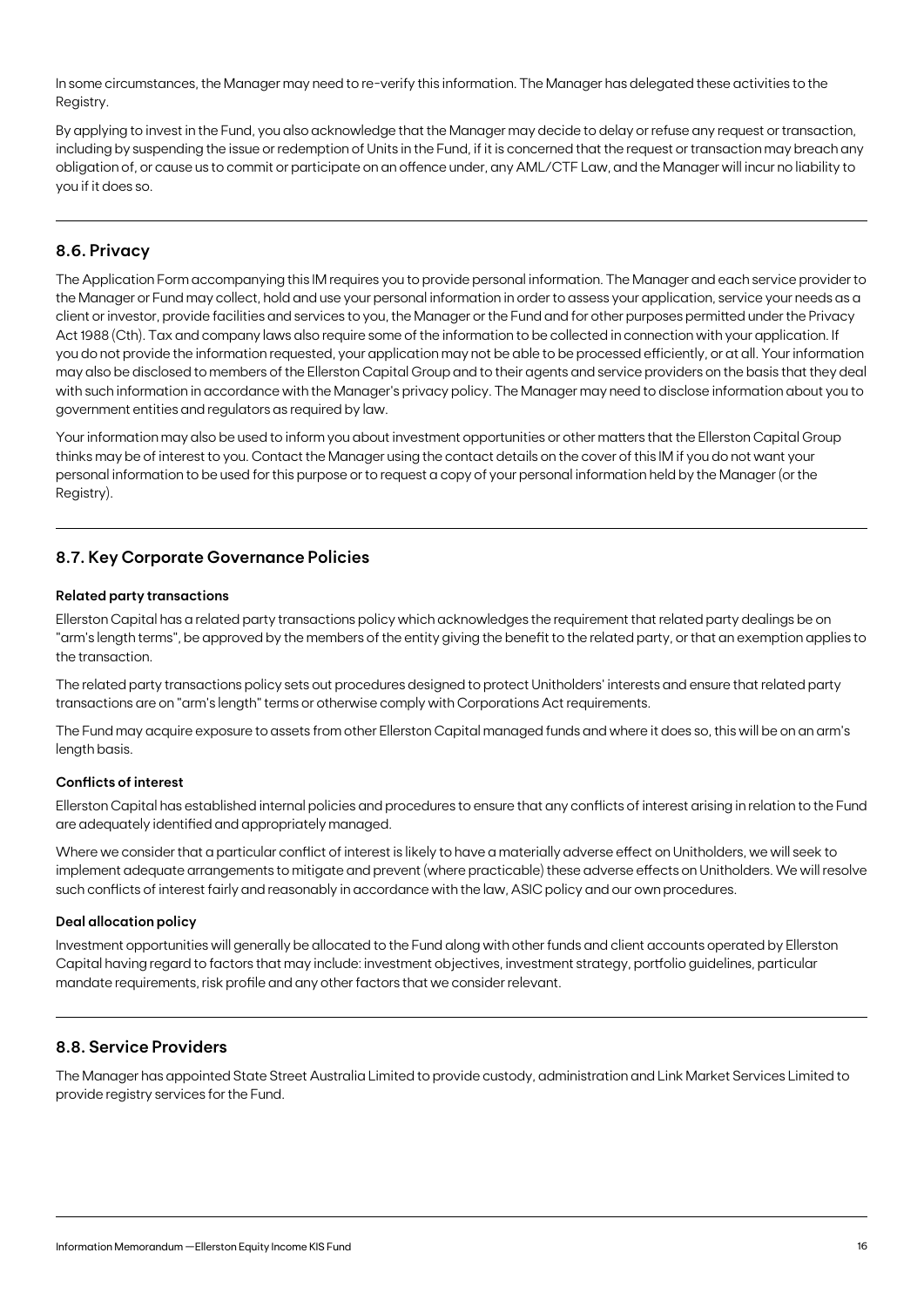### **8.9. Consent**

All parties listed in this IM have given consent (which has not been redeemed at the date of this IM) to being named, in the form and context in which it named in this IM. The Administrator and Registry:

- Has not authorised or caused the issue of this IM;
- Does not make or purport to make any statement in this IM (or any statement on which a statement in this IM is based) other than as specified; and
- To the maximum extent permitted by law, expressly disclaims and takes no responsibility for any part of this IM other than the reference to its name in a statement or report included in this IM with its consent as specified.

## **9. Glossary**

| Administrator                        | State Street Australia Limited (ABN 21002 965 200).                                                                                                                                                                                                                                                                      |
|--------------------------------------|--------------------------------------------------------------------------------------------------------------------------------------------------------------------------------------------------------------------------------------------------------------------------------------------------------------------------|
| <b>AFSL</b>                          | Australian Financial Services Licence.                                                                                                                                                                                                                                                                                   |
| <b>American Depositary Receipt</b>   | Instrument representing the ownership in the shares of a non US company (including Australian listed entities) trading<br>on US financial markets.                                                                                                                                                                       |
| <b>AML/CTF Law</b>                   | Anti-Money Laundering and Counter Terrorism Financing Act 2006 (Cth.)                                                                                                                                                                                                                                                    |
| <b>Application Amount</b>            | The amount contributed by an investor to acquire Units in the Fund.                                                                                                                                                                                                                                                      |
| <b>Application Form</b>              | The application form accompanying this IM.                                                                                                                                                                                                                                                                               |
| <b>Applications</b>                  | An application for units in the Fund made in a form approved by the Trustee.                                                                                                                                                                                                                                             |
| <b>ASIC</b>                          | Australian Securities and Investments Commission.                                                                                                                                                                                                                                                                        |
| <b>Australian Listed Security</b>    | Securities listed on an Australian securities exchange, including but not limited to the ASX Limited (ABN 98 008 624<br>691) and include dual listed securities, securities expected to list on a recognised Australian exchange within three<br>months, or through American Depositary Receipts or similar instruments. |
| <b>Benchmark</b>                     | The S&P/ASX 200 Accumulation Index. If this index ceases to be published, the Manager will nominate an equivalent<br>replacement Benchmark and notify Unitholders of the change.                                                                                                                                         |
| <b>Business Day</b>                  | Any day that is not a Saturday, Sunday, bank holiday or public holiday in New South Wales, Australia.                                                                                                                                                                                                                    |
| <b>Buy/Sell Spread</b>               | Means the buy/sell spread as detailed in Section 4.2.                                                                                                                                                                                                                                                                    |
| <b>Calculation Period</b>            | Has the meaning provided in Section 4.2.                                                                                                                                                                                                                                                                                 |
| <b>Cash And Cash Like Securities</b> | Investments in deposits, cash management trusts, fixed interest, debentures or similar investments as determined by<br>the Manager.                                                                                                                                                                                      |
| <b>CGT</b>                           | Capital gains tax.                                                                                                                                                                                                                                                                                                       |
| Constitution                         | The constitution of the Fund dated 28 February 2019 as amended from time to time.                                                                                                                                                                                                                                        |
| <b>Corporations Act</b>              | Corporations Act 2001 (Cth).                                                                                                                                                                                                                                                                                             |
| <b>Delta Exposure</b>                | Means the exposure obtained to underlying designated assets by means of a Derivative using current market values.                                                                                                                                                                                                        |
| Derivative                           | A financial instrument when the value depends on, or is derived from, the value of an underlying designated asset or<br>market index (e.g. an individual share or a broad share market index).                                                                                                                           |
| <b>Ellerston Capital</b>             | Ellerston Capital Limited (ABN 34 110 397 674).                                                                                                                                                                                                                                                                          |
| <b>Ellerston Capital Group</b>       | Ellerston Capital and each of its related bodies corporate, and each of their associates.                                                                                                                                                                                                                                |
| Fund                                 | Ellerston Equity Income KIS Fund an Australian domiciled unit trust, constituted by and under its Constitution.                                                                                                                                                                                                          |
| <b>GST</b>                           | Australian Goods and Services Tax, as established under the A New Tax System (Goods and Services Tax) Act 1999<br>$(Cth)$ .                                                                                                                                                                                              |
| ΙM                                   | This Information Memorandum.                                                                                                                                                                                                                                                                                             |
| <b>Investment Objective</b>          | Has the meaning provided in Section 2.2.                                                                                                                                                                                                                                                                                 |
| <b>Manager</b>                       | Ellerston Capital as trustee and investment manager of the Fund.                                                                                                                                                                                                                                                         |